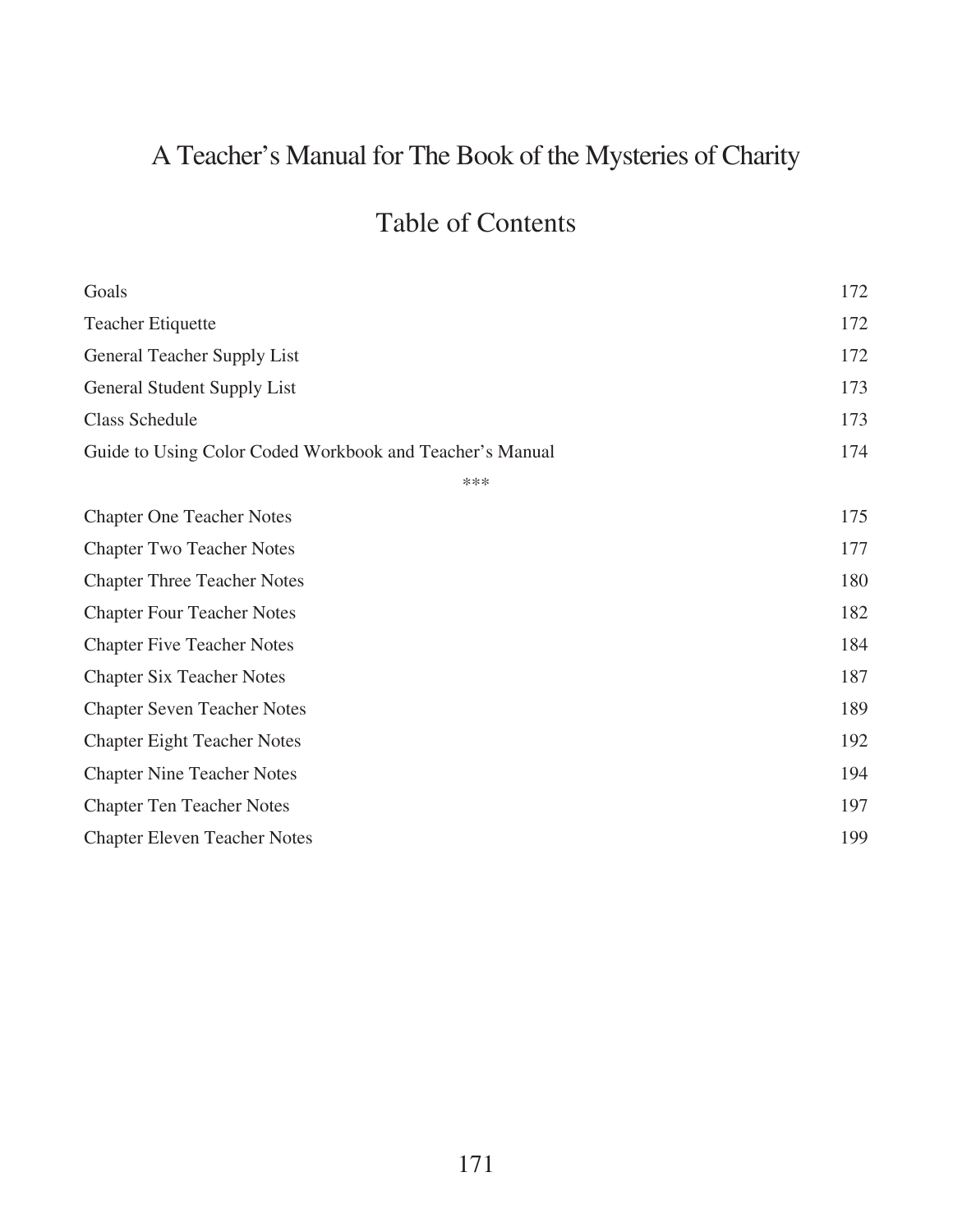# The Mysteries of Charity for Children Teacher's Manual

## **GOALS**

Teachers and students will:

- • Read the *Book of Charity for Children*.
- Answer and discuss questions in the Workbook and choose activities from the provided chart or create one's own activities.
- Participate in community service activities.
- Be role models of good character to others around them.
- Learn the basics requirements of giving *zakat* and being charitable.
- Appreciate the pillar of *zakat* by understanding how charity and the virtues underlying the principles of *zakat* can help a person polish his or her spiritual Heart.

### **TEACHER ETIQUETTE**

- We must demonstrate to our children that we are applying the Ghazali Children's Series to ourselves and that we are willing to participate in the learning activities. We strongly recommend doing exactly what the children are expected to do, yourself.
- Make the lessons in this Series a regular conversation in your family/class, and/or share the lesson plans with the families of the children in your class clearly requesting that they incorporate the Series into their family life. (Parents will be included among those referred to as "teachers" in this manual.)
- • You are key to nourishing the children's motivation as you gather them to learn in a *supportive* and *non-judgmental* environment, providing positive reinforcement for their efforts.
- Have realistic expectations based on each child's developmental level in helping the students perform virtuous habits and put into practice what they have been taught. Young children vary considerably in their understanding of questions and taking part in discussions.
- Be patient and encourage each student to be his or her highest self. Praise them often in their efforts to develop good character. Remember, you may not see all of the positive results of this Series until the children have grown into adults, but God-willing it will help establish a solid and positive foundation!

### **GENERAL TEACHER SUPPLY LIST**

- *• Book of Charity* (for Adults), *Book of Charity for Children*, Workbook, Teacher's Manual,
- Materials for arts and crafts
- Materials for charity activities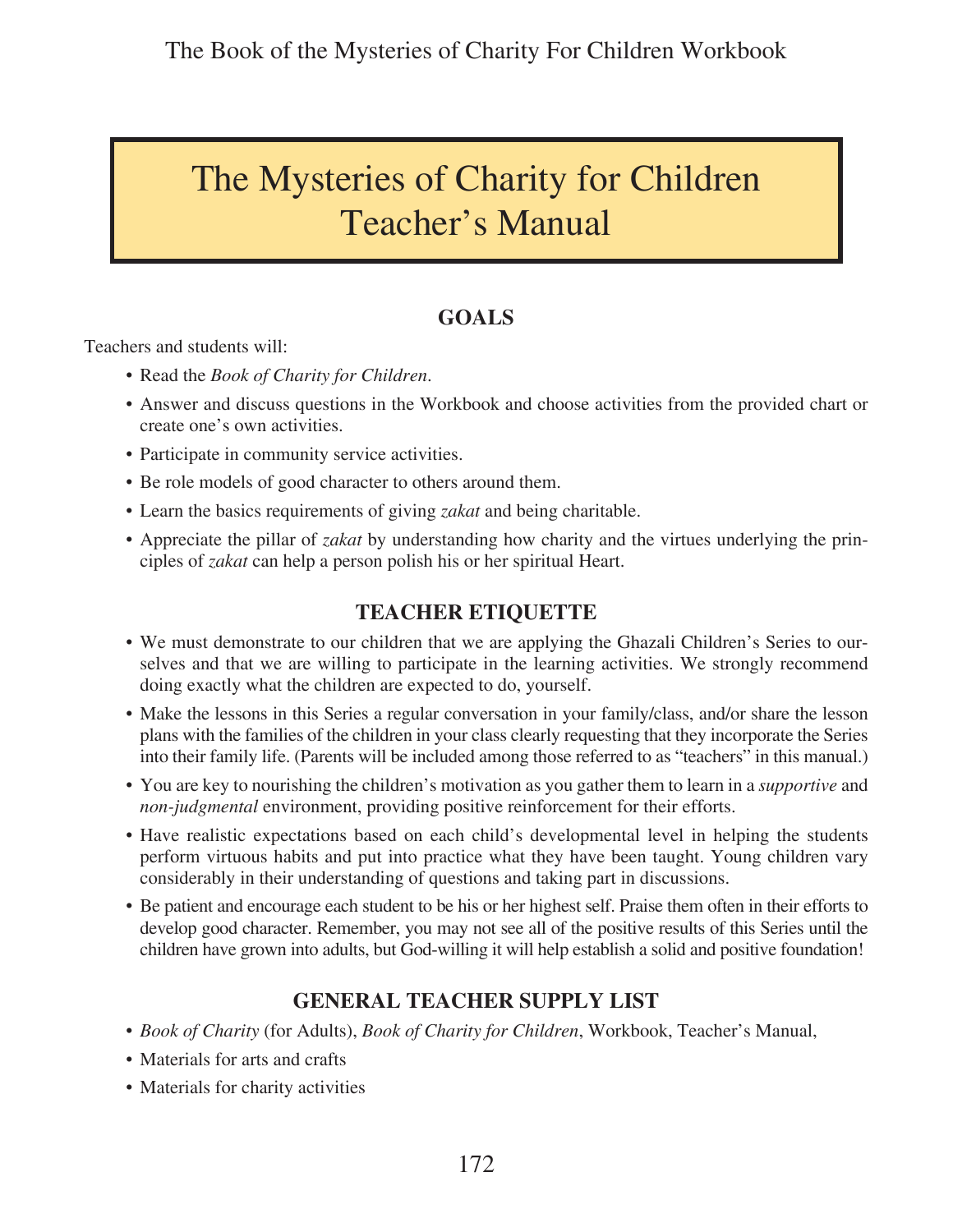#### **GENERAL STUDENT SUPPLY LIST**

*• Book of Charity for Children*, Workbook or photocopied Workbook pages, writing utensils. Fons Vitae grants permission to photocopy pages from the workbook as needed.

#### **CLASS SCHEDULE**

- Read and answer the Pre-Reading Questions and familiarize children with the vocabulary list. (Blue Box)
- Read a chapter from the *Book of Charity for Children* aloud. If the children are young, it would be best to simply re-tell the story in your own words, appropriate for their age group.
- Read and answer the Post-Reading Questions. (Green Box)
- Read and discuss the Qur'an/*Hadith* Contemplation. (Green Box)
- • Complete an activity from the chart or create your own.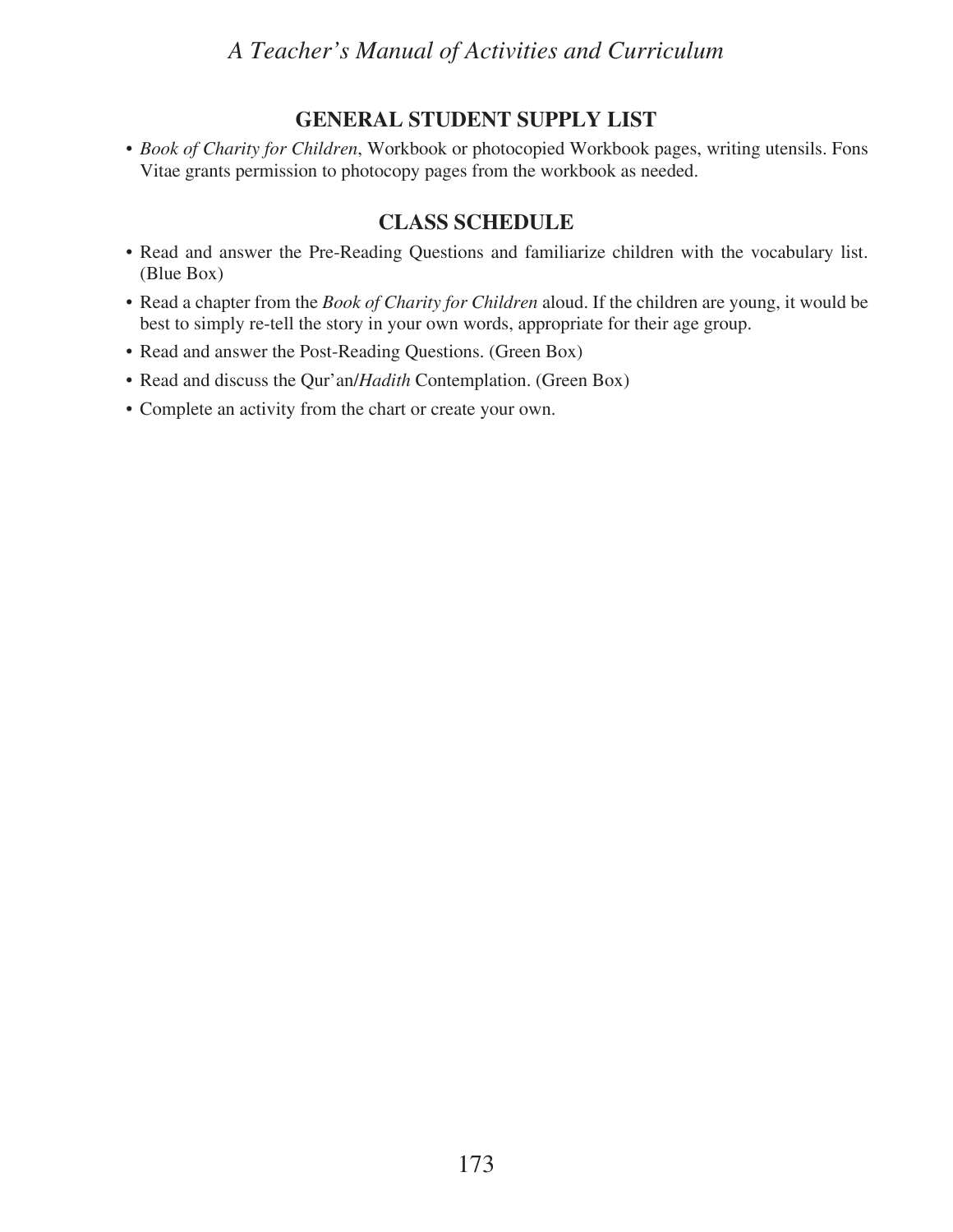## \*\*\*GUIDE TO USING COLOR CODED WORKBOOK AND TEACHER'S MANUAL\*\*\*

## CHAPTER HEADING IN YELLOW BOX

### **PRIMARY LEARNING GOAL IN RED BOX**

### **PRE-READING QUESTIONS AND VOCABULARY IN BLUE BOX**

**Pre-reading Questions:** Basic questions about the upcoming reading and workbook questions are provided. The purpose is to draw out what the children already know. Based on the children's pre-reading knowledge, you will be able to fill in knowledge gaps, correct any misunderstandings, and guide the children into deeper thinking to ensure they understand the core teaching.

**Vocabulary Words:** Children will identify the meaning of vocabulary words by filling in the blank from the "Word Bank." You may provide definitions if the time is constrained.

#### **POST-READING QUESTIONS IN GREEN BOX**

- 1. **Questions and Answers:** Children will answer Lesson Questions with or without a teacher's help. Answers are provided for the teachers in this manual to help save time.
- 2. **Qur'an or** *Hadith* **Contemplation:** One child will read aloud a related verse from the Qur'an or an *hadith*, and the other children will be asked to discover and explain connections to the current chapter questions.

**Activities for children seven years old and older in yellow.**

**Activities for children three to six years old in purple.**

| <b>CHOOSE AN ACTIVITY</b>                                 |                                                    |                      |
|-----------------------------------------------------------|----------------------------------------------------|----------------------|
| <b>Artwork</b>                                            | Action<br><b>Skit or Theater</b>                   |                      |
| <b>Creative Demonstration</b>                             | <b>Essay or Storytelling</b>                       | Song                 |
| ***Young Children's<br><b>Activity in Purple Block***</b> | <b>Class Project or</b><br><b>Class Experience</b> | <b>Class Sharing</b> |

**Look for detailed instructions as needed here.**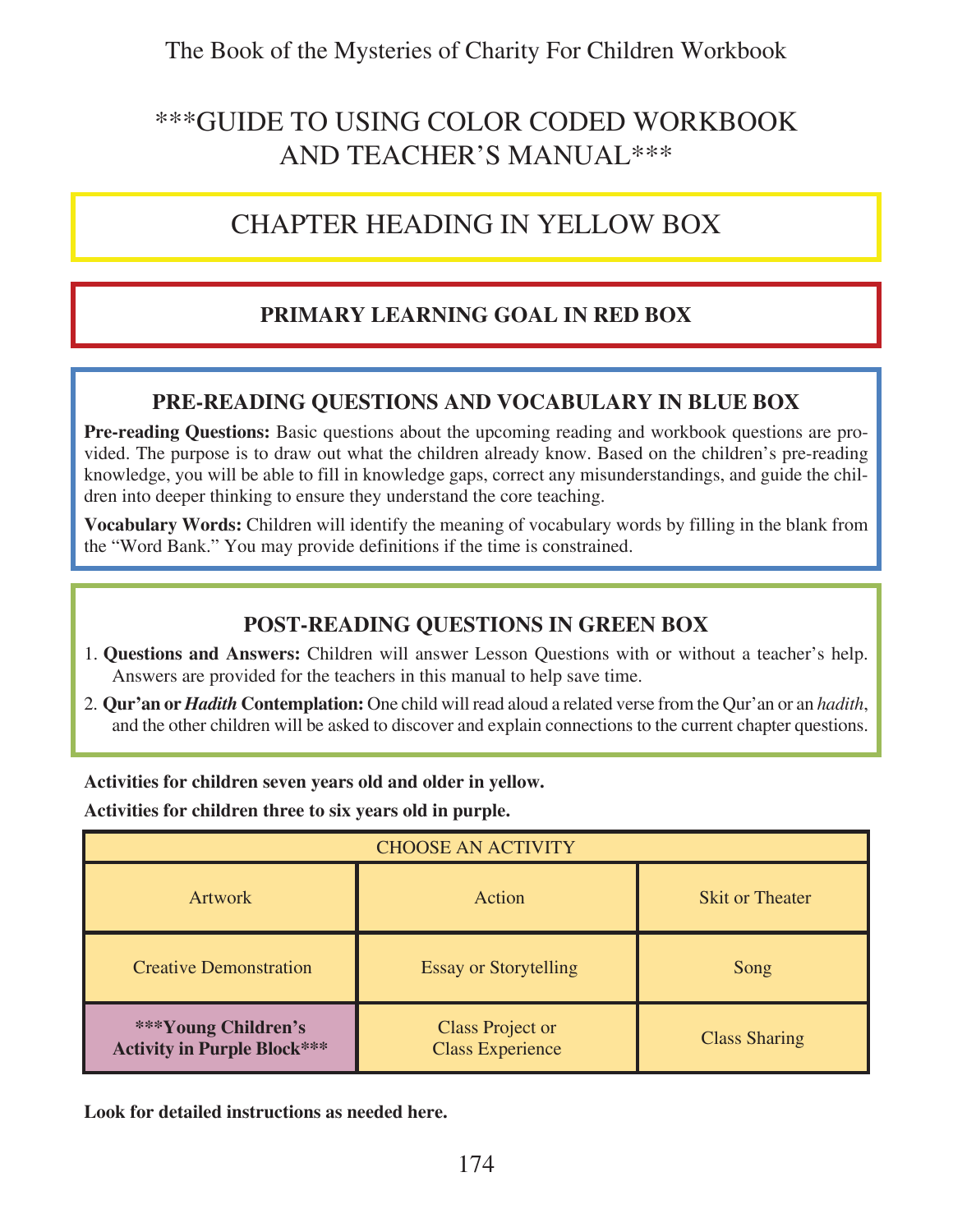## Chapter One Teacher Notes

and is only a sacred trust on loan to us to care use of trust on loan to us to care local: Everything belongs to God for and share with others. Giving *zakat* and charity helps polish our Hearts

#### **Answers to Pre-Reading Questions:**

- 1. After reading and answering questions, children should understand the idea that they are being trusted with something that is being borrowed and will be returned.
- 2. Children should begin to distinguish needs versus wants and extra delights.
- 3. In answering this question, children should notice that animals and the rest of creation survive with only their needs met, and do not go into excess and wastefulness.

#### **Vocabulary Words:**

*Amana*: A trust given by God for which we are responsible for using as He  $\mathbb{R}^n$  has told us to do.

- *Li Llah*: "For/Belongs" to God, a phrase meaning that everything belongs to God  $\mathbb{R}^2$  and and is done for His sake.
- *Zakat***:** A commandment from Allah  $\mathbb{R}$  to give alms to the poor and needy once every year of the Islamic calendar. It is obligatory upon every adult Muslim of sound mind and means to pay 2.5% of their *nisaab* (wealth or savings after living costs, expenses etc).

*Nisaab***:** Wealth and savings beyond one's living needs which are taxable by *zakat*.

*Sadaqa***:** Voluntary charity which includes all kinds of good deeds that purify one's lower self.

*Faqir*: A poor person in the material sense but also a person who is spiritually empty for God.

**Greed:** An intense and selfish desire, especially for wealty, power, or food.

#### **Answers to Post-Reading Questions:**

- 1. Answers will vary.
- 2. Whatever God u gives to us is a sacred trust, or *amana,* No, Treat it well and return it. Evaluate child's story based on how well the child is relating to the concepts in the Lesson Questions.
- 3. Choice b., Help children to relate this concept to *al-Adl* and *al-Karim*.
- 4. True, True, False, False
- *5. Zakat* cleans your Heart.
- 6. Greedy.

7. From the *hadith*: "Say 'Here, here,' sharing with everyone in front, behind and to the both sides of you.

#### **Qur'an Contemplation:**

Everything belongs to God  $\mathbb{R}^n$  and is only a sacred trust on loan to us to care for and share with others. Giving *zakat* helps polish our Hearts.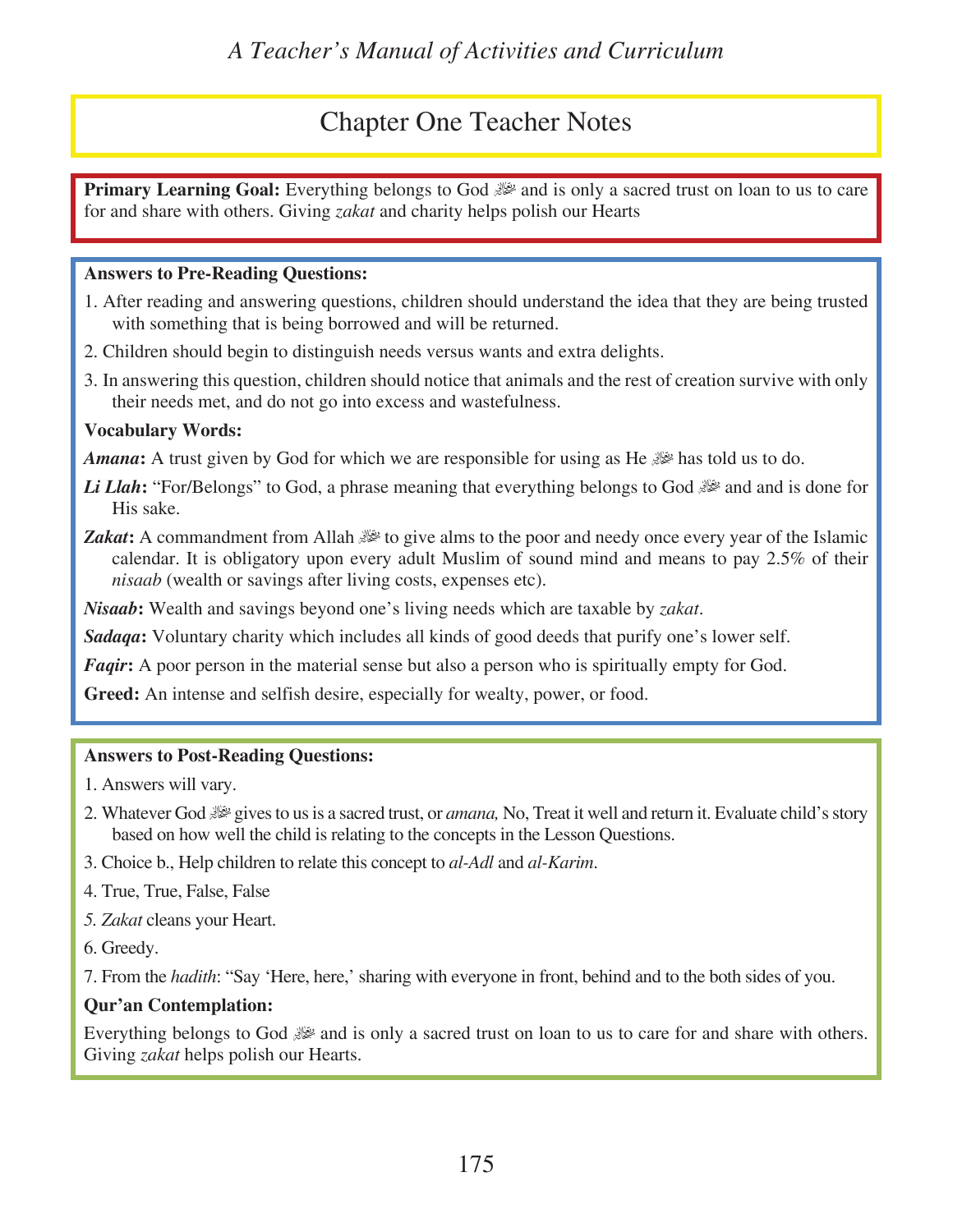| <b>CHOOSE AN ACTIVITY</b>                                                       |                                                                                                                                                               |
|---------------------------------------------------------------------------------|---------------------------------------------------------------------------------------------------------------------------------------------------------------|
| <b>Artwork/Craft: Blessings Tree</b><br><b>Good Deeds Savings Bank</b>          | Make a Skit and Act it Out                                                                                                                                    |
| <b>Creative Demonstration:</b><br><b>Candle and Rumi Poetry</b>                 | Song: My Mom Is Amazing<br>By Zain Bhikha<br>(Story of an Orphan Girl)<br>https://www.youtube.com/watch?v=bZE8noRaFDw<br>***Appropriate for young children*** |
| Class Project: Initiate Class Loan Game<br>***Appropriate for young children*** | Personal Storytelling: When was a time that you no-<br>ticed someone in need? What did you do?                                                                |

### **DESCRIPTION OF ACTIVITIES**

#### **Artwork:**

#### **• Blessings Tree**

List a few blessings. Where does each blessing come from? Go step by step until you understand how each worldly step was just the way God  $\mathbb{R}^n$  sent this blessing. Draw a tree on a large sheet of paper. Write "Allah  $\mathbb{R}^n$ " at the trunk of the tree, the worldly means on the branches and stems, and the blessings as the fruits. Can we ever have enough gratitude for all of this?

#### **• Good Deeds Savings Bank:**

Make a bank out of a shoe box. After each good deed that you do, write it down on a piece of paper and insert it into the bank. For example, after each prayer, each act of charity or each good behavior. Do this for one to two weeks. At the end open up the bank and look at all the papers. Reflect on how Allah will also "collect" all of your good deeds (and bad deeds) to see on Judgment Day.

#### **Skit and Play-acting:**

#### **• Noticing Other People's Need**

Form groups and make up a skit about learning to notice when someone else is in need of something. Demonstrate being self-absorbed at first, and then what it looks like to begin caring about someone else.

#### **• Winners versus Losers**

Make a small skit and play-act being one of the few completely *generous* people and then act out a story about a greedy person.

#### **• Blessing into Trial into Blessing**

Make up a story about how a blessing could actually be a trial. Then do the opposite, play-act a story where a trial helps polish someone's Heart. How do life's circumstance change depending on how we respond?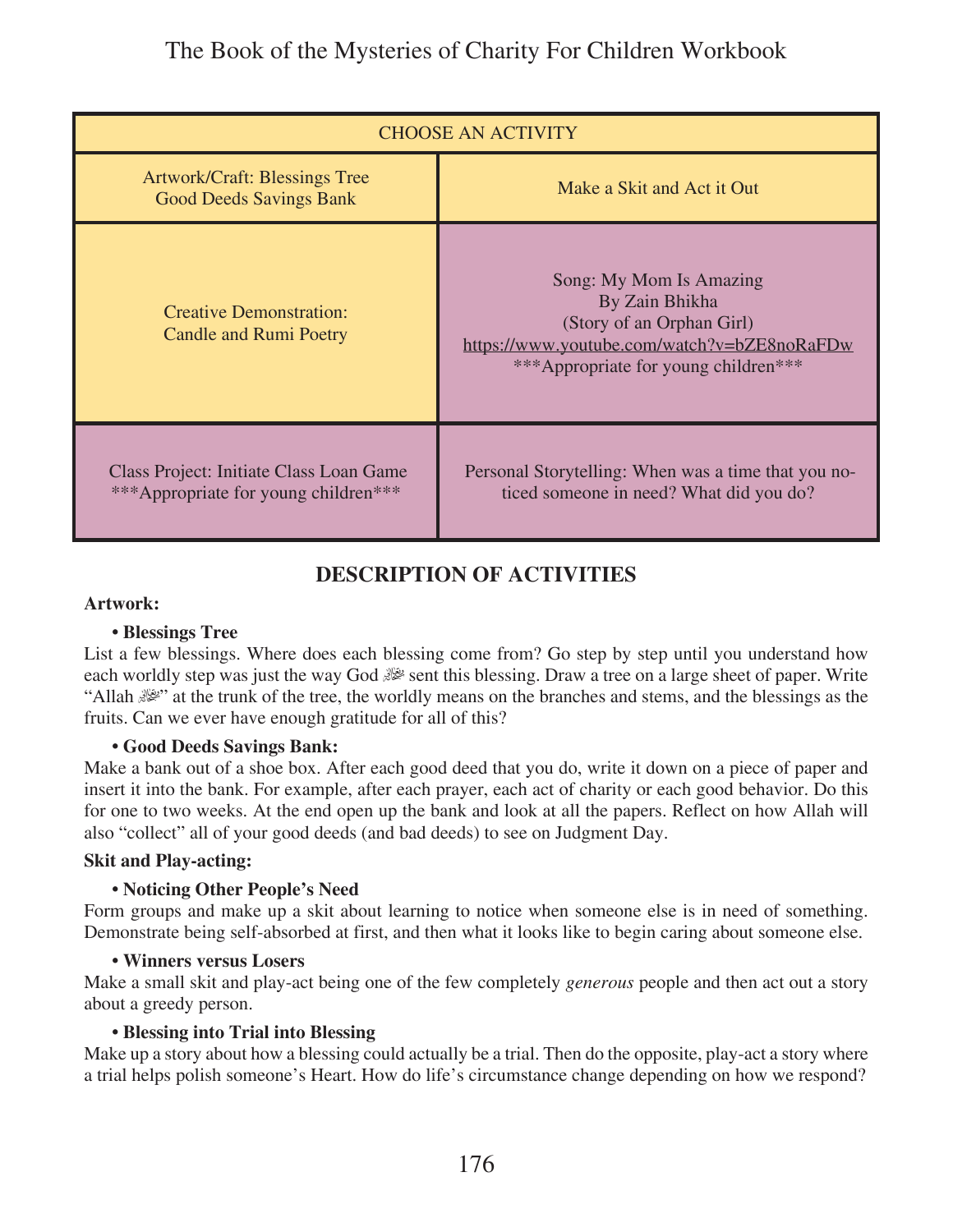#### **Creative Demonstration: Candle and Rumi Poetry**

 "A candle loses none of its light by lighting another... The candles are many but the light is One."

Memorize this Rumi poem and write about its meaning. With an adult present, distribute candles to all the children. Stand in a circle, and let the children pass the light of one candle round 'til all the candles in the circle are lit. Talk about how, by being generous to another child by lighting his/her candle, everyone –those giving and receiving – begin to glow and shine! Explain that this is what happens whenever you give to another – in ANY way – be it kindness, a gift or a smile. An unlit candle is like a Heart not shining.

#### **Class Project: Initiate Class Loan Game**

Choose a fun object that all the children will take turns bringing home after class (e.g. sunglasses, a funny hat, a special stuffed animal). Each child will do an act of charity with the item and take a photograph. Print each photograph and paste them into a class journal or on a poster board to hang in class, which includes a short paragraph about what each child did.

## Chapter Two Teacher Notes

**Primary Learning Goal:** *Zakat* helps us to both correctly share what we have and purify our Hearts. Depending on what we have, there are good and clear ways to give.

#### **Answers to Pre-Reading Questions:**

What the children write will vary according to the adults consulted.

#### **Vocabulary Words:**

- **Zakat al-Fitr:** Sum of money paid before the Eid prayer so that those eligible can buy food and clothing to celebrate Eid.
- **Holiest Months in Islamic Calendar and best months to give** *zakat***:** *Ramadan, Rajab*, and the three consecutive months of *Dhu'l Qa'dah, Dhu'l Hijjah, and Muharram.*

**Percentage:** Any proportion or share in relation to a whole.

**Value:** Estimate of the monetary worth of something.

#### **Answers to Post-Reading Questions:**

1. a. Study with qualified teachers, ask parents and elders to share their practices, ask an adult in charge of distributing *zakat* funds at the mosque to explain her/his work, complete the *Book of Charity for Children*.

b. Save 2.5% of allowance in a special *zakat/sadaqa* container, research a local homeless shelter for families and donate a few good toys, help elderly people in my community, practice smiling at people more often, etc.

2. No, No, No

3. I have had 50 sheep and 20 goats, for 1 and ½ years. I have owned 10 camels for 3 years.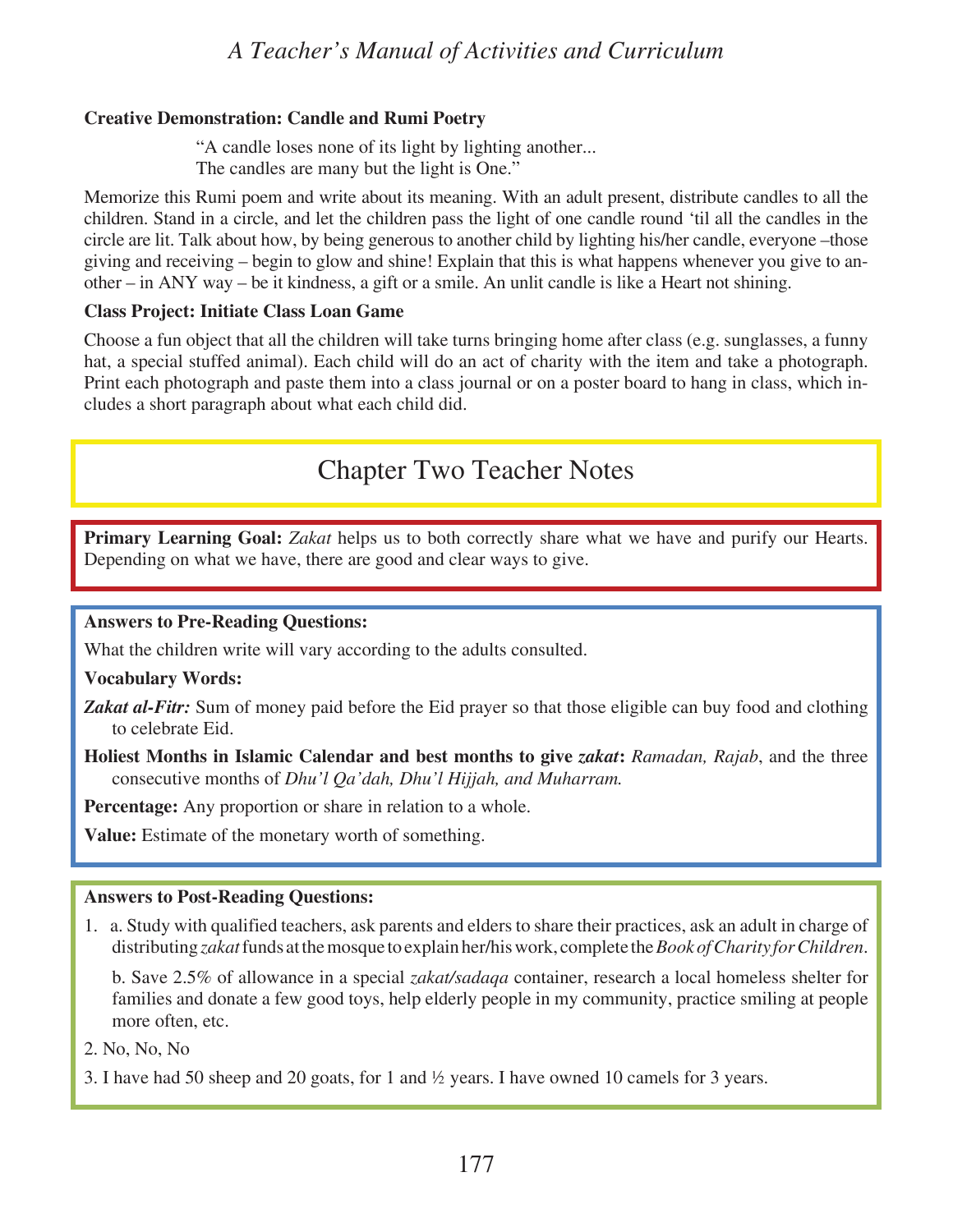#### 4. No

5. *Ramadan, Rajab, Dhu'l Qa'dah, Dhu'l Hijjah,* and *Muharram*.

6. Stocks, investments, extra vehicles, homes, jewelry, etc.

#### **Qur'an Contemplation:**

We are only being asked to give a small percentage of what has been given to us in the first place. Why should we think we don't have to share it? The extra *dunya* that we have is more than we really need, yet God solve requires us to give away such a small amount. When we recognize how little we are asked to do, we should feel ashamed and want to give even more. For both the rich and the poor, their material wealth or the lack of it is meant to be a test or a spiritual trial. Trials and tests are provided as a way to help us become increasingly pure. Difficult trials help polish all our Hearts.

| <b>CHOOSE AN ACTIVITY</b>                                                                                                              |                                                                                                                                                                                                                                                     |
|----------------------------------------------------------------------------------------------------------------------------------------|-----------------------------------------------------------------------------------------------------------------------------------------------------------------------------------------------------------------------------------------------------|
| Artwork: Everything is Created in Opposites<br>for Older Children, Lollipop craft for younger<br>children                              | Make a Skit and Act it Out                                                                                                                                                                                                                          |
| <b>Creative Demonstration:</b><br>"Even buried treasure" for older children<br>"Share a Slice"<br>***Appropriate for young children*** | Song: Indian Ocean<br>by Yusuf Islam (charity relief for tsunami orphans,<br>choose video with image of orphan girl, listen to lyrics<br>and discuss ending)<br>https://www.youtube.com/watch?v=ydlnbsUIftk<br>***Appropriate for young children*** |
| Class Project: Initiate a Class Charity Effort<br><b>Cookies for Charity</b><br>***Appropriate for young children***                   | <b>Personal Storytelling:</b><br>Have you ever seen someone homeless, or someone beg-<br>ging for money? How did you feel? Have you ever seen<br>children who are poor and in need? How did you feel?                                               |

### **DESCRIPTION OF ACTIVITIES**

#### **Artwork:**

#### **• God** u **Created Pairs of Opposites: What are the benefits of each?**

Provide materials for the children to demonstrate various examples of opposite pairs in creation. For example, happiness and sadness, life and death, laughter and tears, having more than enough and being in need. Can you think of more examples of opposites in God's  $\mathbb{R}^2$  creation?

#### **• Lollipop Craft: Discuss the meaning of the result.**

Take a pencil and a piece of card. Cut the card into to two circles to represent the lollipop on top of the stick. On one circle, draw a sad face, dirty face with a tear. On the other side draw a pure, clean face with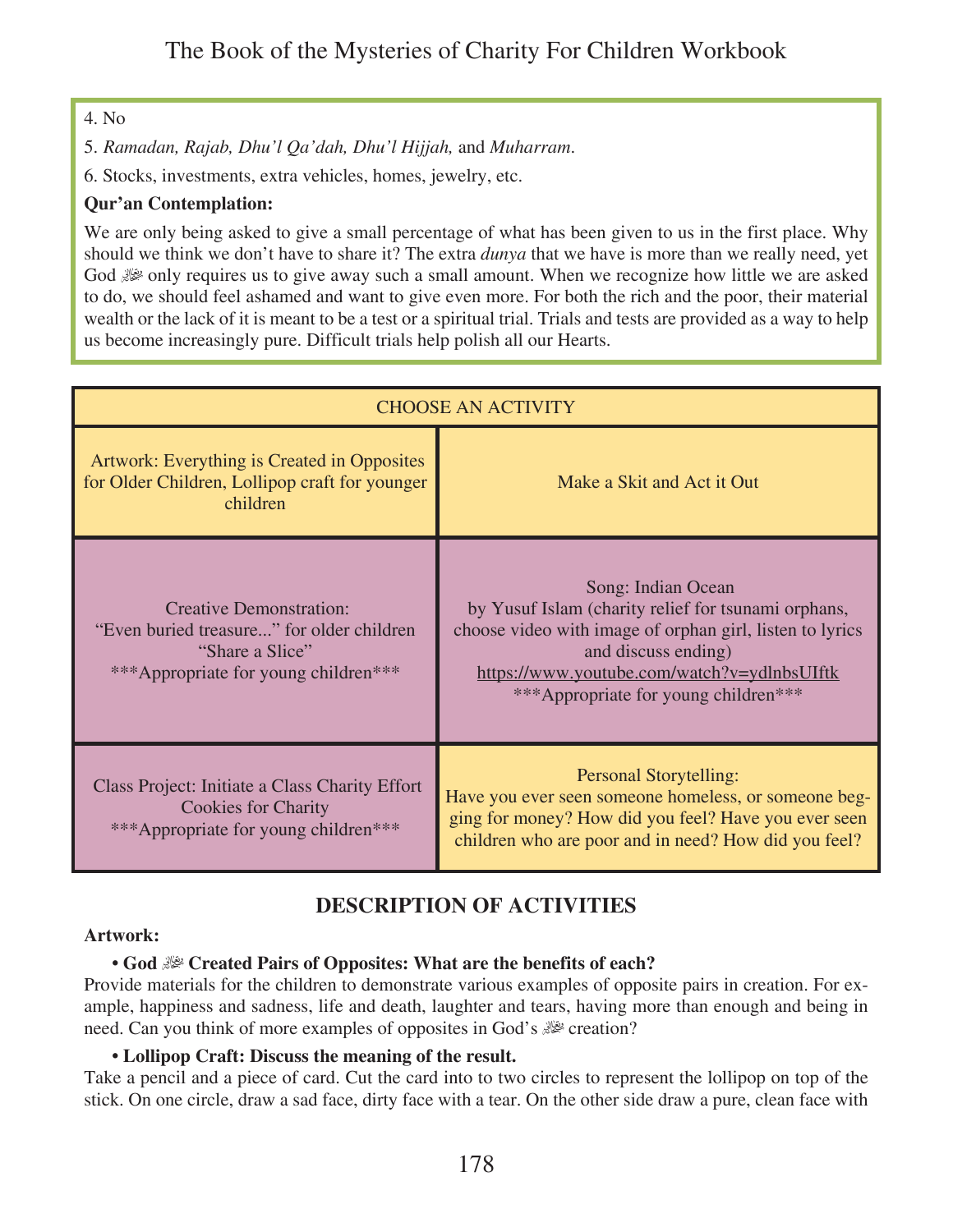a smile. Stick the two circles with the faces showing back to back on the top of the pencil (the part where the lead is) using sticky tape. Now it should look like a lollipop. Twirl the pencil between your hands, to see the sad face, become a pure happy face. These two states are are now represented as one.

#### **Make a Skit and Act it Out:**

Example: A mother gives her own coloured pens to her daughter to use. When she gives them to her, she explains that when her little brother comes she should give him two to use out of the pack. The girl doesn't do what her mother says. She keeps them all to herself, and her brother feels sad with nothing to do. When the mother comes home she is upset with her daughter. She says, "I bought your favourite snack as a reward for sharing with your brother, but now I'm not going to give it to you, as you made him sad. Those pens don't even belong to you, so you had no right to keep them all to yourself!" The daughter realises her mistake and feels bad. She says she is sorry, promising not do that again in the future.

Ask the students:

- When the sister doesn't share, does she seem to have a kind, pure heart?
- What about when she says sorry and promises to not do it again?
- Did the sister really have a right to use the pens that were meant to be given to her brother?

Relate this to the concept of *amana*. Ask the children to create similar stories to play-act.

#### **Creative Demonstration:**

#### **• "Even buried treasure..." for older children**

Ask everyone to bring in an equal amount of money in the form of coins. Put all the money in a "treasure chest" (decorated box) and hide the container somewhere in the room or bury it in sand or soil where the children will go to look for it. Go on a treasure hunt, and then have the children divide the money into five parts. Choose a charity to donate one fifth of the money. Encourage the children to see how little that actually is, and donate more if possible.

#### **• "Share a Slice" for younger children**

Give a whole pie or pizza to a small child. Ask the child to give you a very small slice as you are hungry. A child-friendly knife can be used. Ask if there is enough left now? How did it feel to give? Explain that God u only asks us to give a tiny amount of our belongings to those in need. We can feel happy to share and trust that we have enough left for ourselves.

#### **Cookies for Charity:**

Have the children back a batch of cookies together. At the end, tell the children that they have to give away some of the cookies to their neighbors and friends. Discuss with them how this is similar to giving away some of our wealth as *zakat*.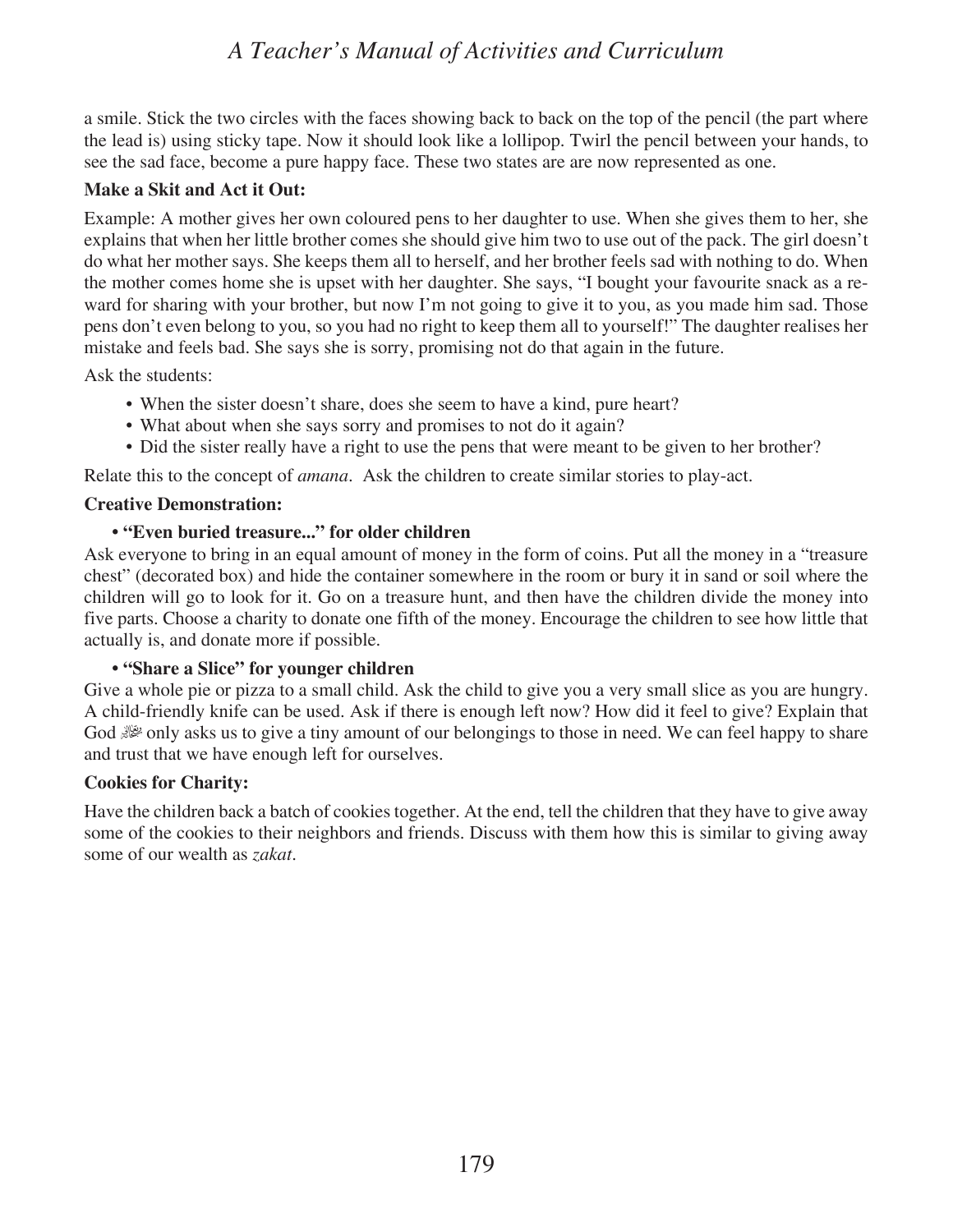## Chapter Three Teacher Notes

**Primary Learning Goal:** The five outward duties of *zakat* include intention, paying on time, being aware that you are helping certain groups of people close to you but more importantly, obeying God  $\mathbb{R}^2$  and His Prophet  $\&$  out of devotion for them both.

#### **Answers to Pre-Reading Questions:**

- 1. We obey because we trust the person loves us and wants good for us and we do not want to let him/her down because we also love him/her.
- 2. The person knows what is best for us and cares about us.
- 3. Allow children to express themselves freely, but try to help them relate their answers to trust in God's u knowing what is best for us and our wanting to please Him

#### **Vocabulary Words:**

*Niyya***:** Intention.

**Duty:** A moral or legal obligation; a responsibility.

*Fard:* An obligatory commandment from God  $\mathbb{R}^2$ .

**Devotion:** Love, loyalty, or enthusiasm for someone, an activity, or a cause.

**Debt:** Something, such as money, that is owed or due.

#### **Answers to Post-Reading Questions:**

- 1. *Niyya*
- 2. *Ramadan*
- 3. People, the Prophet Muhammad هر Sod, God, الشي الكلبة البابان S. People, the Prophet Muhammad
- 4. Close
- 5. People in need, people in debt, poor people, travelers.

#### **Qur'an Contemplation:**

Allow the children to express their ideas. Three important points for the children to consider:

- 1. When we truly love God  $\mathbb{R}^n$ , we have a deep trust that He is asking us to do what will greatly benefit us in this life and the next.
- 2. It is also an honor to be given knowledge of how to be like the Prophet Muhammad  $\mathcal{L}$ .

Helping others will bring joy to our lives because giving allows us to experience love.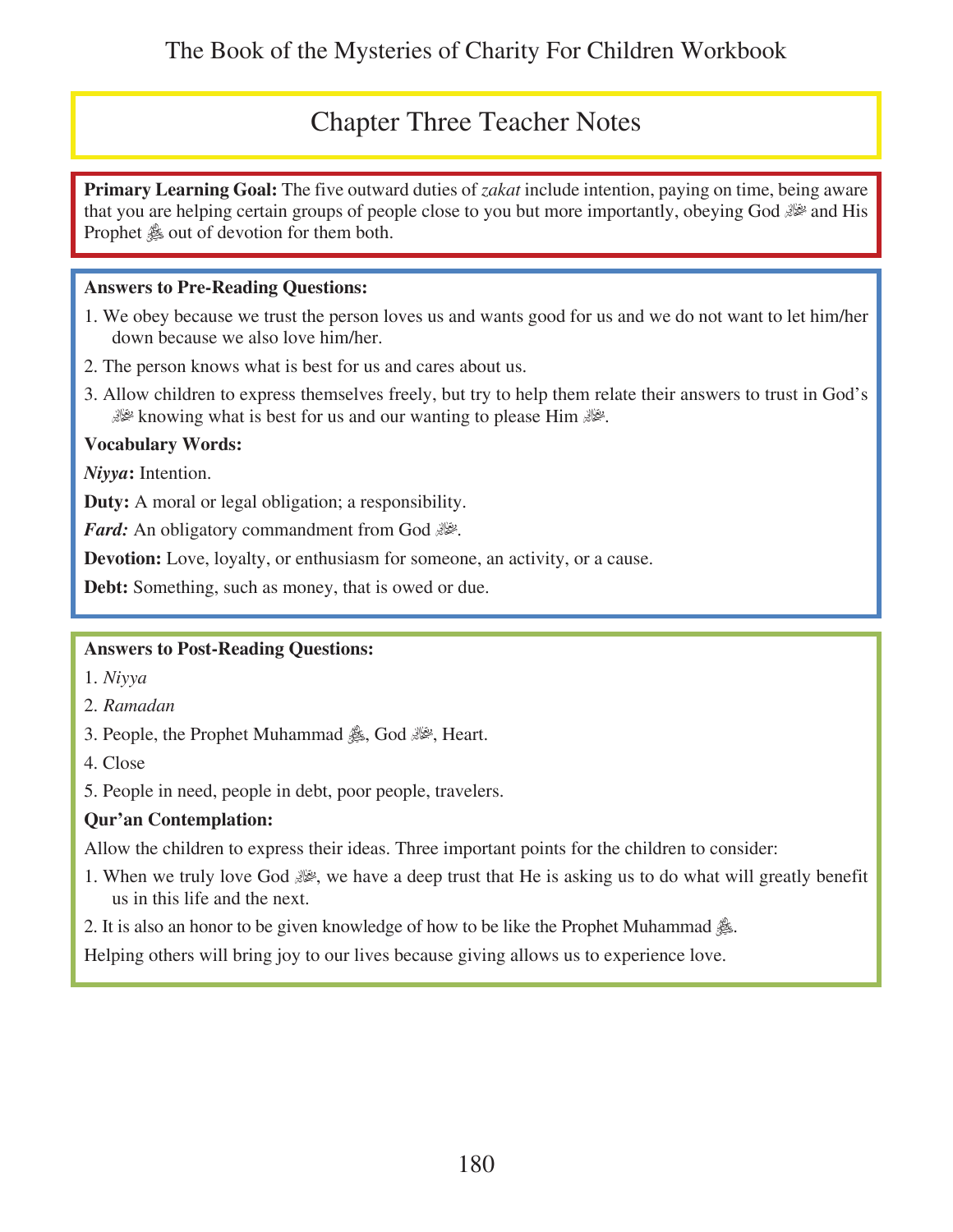| <b>CHOOSE AN ACTIVITY</b>                                            |                                                                                                                                      |
|----------------------------------------------------------------------|--------------------------------------------------------------------------------------------------------------------------------------|
| Family zakat                                                         |                                                                                                                                      |
| Artwork: Five Duties of zakat Heart Book                             | "The Prophet's & Attitude" Role Playing                                                                                              |
| Class Project: Sadaqah Spies<br>***Appropriate for young children*** | Song: The Heart of a Muslim<br>By Zain Bhikha<br>https://www.youtube.com/watch?v=s70rcys_LjA<br>***Appropriate for young children*** |

### **DESCRIPTION OF ACTIVITIES**

#### **Family** *zakat*

Hold a family meeting to discuss this year's *zakat* giving in your household. Print and post the duties of *zakat* discussed in this book. (You may make modifications based on your *madhhab*.) Involve the children in every step of the process including calculating, choosing who to donate to, and practicing the inner virtues during the process.

#### **Artwork: Five Duties of** *zakat* **Heart Book**

Cut out six heart shapes of equal sizes. In one pile, fold the heart shapes in half and staple. The outer page is the book cover. On each of the five inners pages, have the children write out the five duties as they did on the above Workbook pages. Decorate.

#### **"The Prophet's** s **Attitude" Role Playing**

Research stories from the *ahadith* of the Prophet Muhammad's  $\&$  exemplary compassion and sincerity in giving *zakat* and *sadaqa*. The Prophet Muhammad  $\triangleq$  displayed patience, trust, generosity, kindness, humility, honesty, and love. Ask the children to role play different scenarios of people giving charity sincerely and cheerfully and do the opposite as well.

#### **Class Project:** *Sadaqa* **Spies**

Inform the children that the purpose of this class project is to practice noticing other people's needs which is a part of being an empathetic person like the Prophet Muhammad  $\mathcal{E}$ . Take a walk around one's neighborhood or another populated location and ask the children to carefully look for people or places that might need help with something. Come together as a group to share ideas. Decide on one feasible project to do together as a class. Ideally something simple and low cost. For example, after taking a walk together, the children notice an elderly person needs help cleaning trash from his/her front yard. Together, they could clean the person's yard.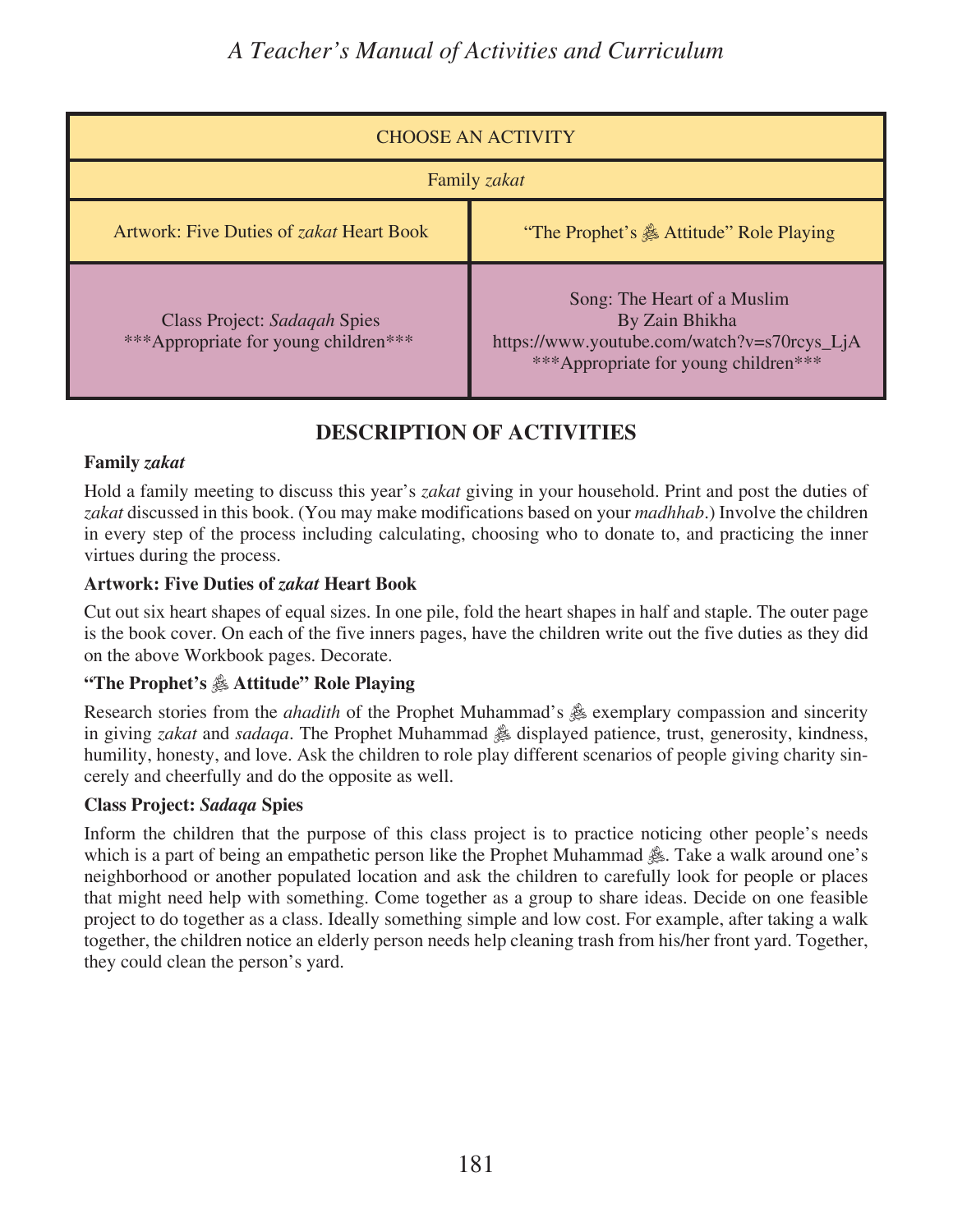## Chapter Four Teacher Notes

**Primary Learning Goal:** Imam al-Ghazali describes three meaningful reasons why *zakat* is a pillar of Islam. *Zakat* is a test for helping us reach the Next World, it polishes away greed from our Hearts, and is also a way of thanking God  $\mathbb{R}^n$  for all the blessings He has given us.

#### **Answers to Pre-Reading Questions:**

- 1. Ask the children to tell a story related to a preliminary understanding of selfishness and greed.
- 2. Answers will vary. Help the children begin to understand that the test of our character is choosing between keeping something for ourselves or doing the opposite. Choosing to give strengthens generosity.
- 3. Answers will vary. Guide the children to notice that they could show thanks by obeying their parents or behaving in a way that would make them proud.

#### **Vocabulary Words:**

**Pillars of Islam:** Are the foundation of Muslim life: *shahadah, salah, zakat, sawn*, and *Hajj.*

*Qalb:* An Arabic word for both the physical and the spiritual Heart. It comes from a root of a word which means "something that turns."

**Greed:** Intense and selfish desire for something, especially wealth, power, or food.

**Pride:** A foolish and corrupt sense of one's personal value, status or accomplishments.

**Desires:** Strong feelings of wanting to have something or wishing for something to happen or not to happen.

**Generosity:** Being kind and giving much to others.

#### **Answers to Post-Reading Questions:**

- 1. Example: I become upset with my little sister when she asks for help with reading, saying things that hurt her feelings. I know I should be patient with her. I will try to help her learn by encouraging her with nice words.
- 2. d. All of the above.
- 3. Pillars of Islam, greed, *qalb-Heart*, desires, generosity, pride
- 4. Examples: I could remember that I could show thanks to God by sharing with others and not choosing the best for myself. I could remember that this desire comes from greed, and think about wanting to have a clean Heart. I could remember all the good things that I already have and think about how others have less than me.
- 5. Example: Since I like the candy so much I would probably want to keep it all to myself. I could rush to share it with my siblings so that I don't have time to change my mind.
- 6. Example: I could learn about giving *sadaqa* and *zakat* and hurry to give it every year. I could smile at people more often. I could help my mother to clean the house.
- 7. Today: A toy, Tomorrow: Bake for neighbors, The day after that? Vacuum the *masjid.*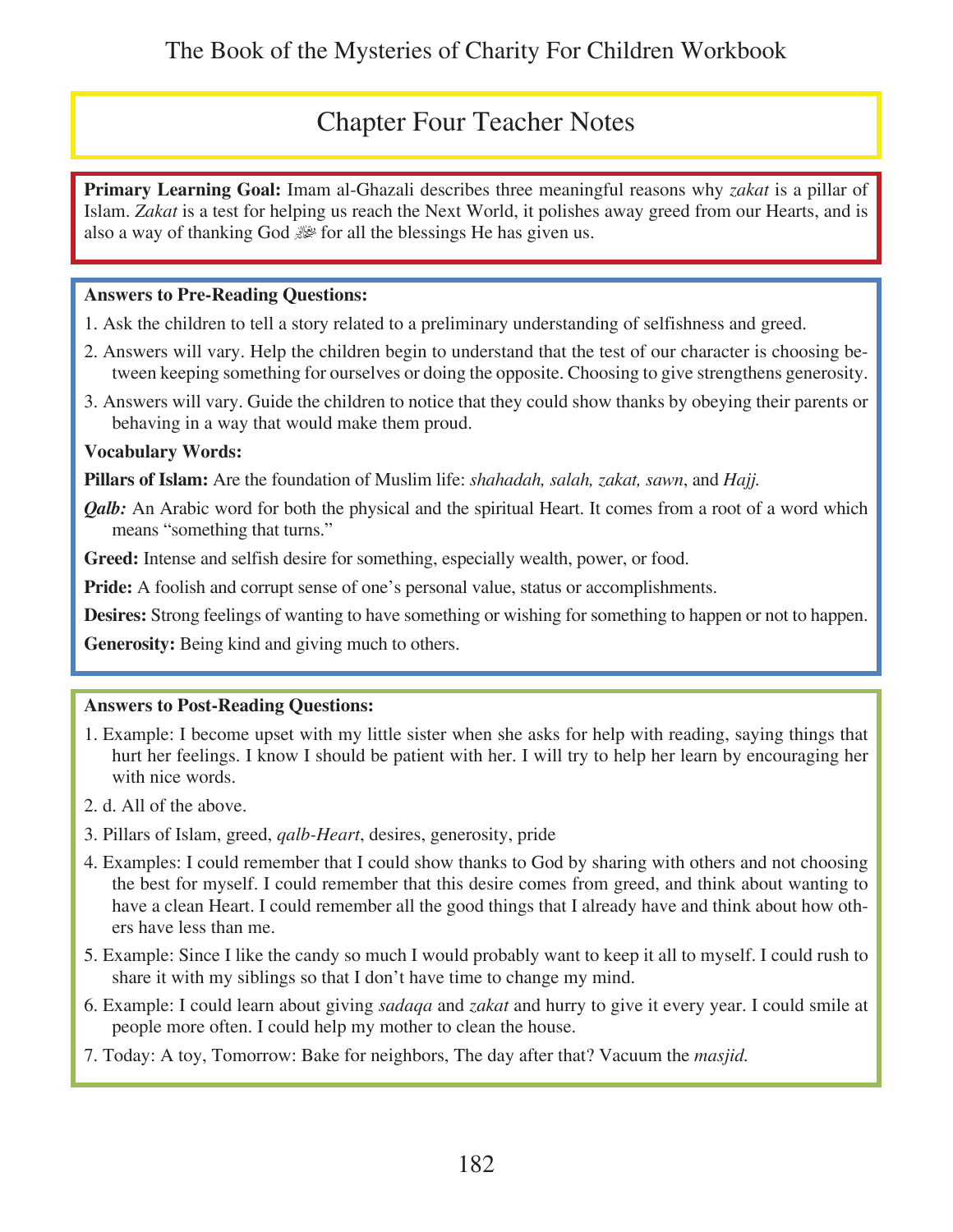8. Examples: toys, clothes, time, household goods, food

#### **Qur'an Contemplation:**

Allow the children to express their ideas. Three important points for the children to consider:

- 1. Living with greed means you will never be satisfied. There is no end point. You are lost in wanting more and more.
- 2. Never being satisfied with what we have makes us spend all of our time trying to get more worldly items instead of focusing on seeking beneficial knowledge, helping others, and performing acts of worship.
- 3. When we fail to thank God  $\mathbb{R}^2$  for what we have and be content, we actually lose blessings in this life and the next.

| <b>CHOOSE AN ACTIVITY</b>                                               |                                                                                                                                   |
|-------------------------------------------------------------------------|-----------------------------------------------------------------------------------------------------------------------------------|
| Artwork: Class Collage of Children's Charity                            | <b>Comic Book Strip Read-Aloud</b>                                                                                                |
| <b>Creative Demonstration: Dissolved Flavors</b>                        | Song: Piles of Smiles<br>by Dawud Wharnsby<br>https://www.youtube.com/watch?v=s70rcys_LjA<br>***Appropriate for young children*** |
| Class Project: Seven Day Sadaga<br>***Appropriate for young children*** | <b>Class Discussion: Secret Smile Experiment</b><br>***Appropriate for young children***                                          |

### **DESCRIPTION OF ACTIVITIES**

#### **Artwork: Class Collage of Children's Charity**

Create a class collage with personal drawings or magazine pictures of examples of useful items children could donate before they have their own money to give away.

#### **Comic Book Strip Read-Aloud or make into a Play**

Make a comic book strip about three types of people who give away what they own: Imam al-Ghazali mentions: 1) The very highest who give all or half away; 2) Those who live simply, keep just enough for times of need and they give away the rest; and 3) Those who pay no more than is asked. The people could be represented by superheroes in fantasy stories. Read aloud the comic book strip to the other students.

#### **Creative Demonstration: Dissolved Flavors**

Re-read Mother Haajar's paragraph from the beginning of Chapter Four: "...what you *are* on the inside can be seen by God  $\mathbb{R}^2$ . The state of your Heart can be easily recognized by other people, too. If you see a person bragging, it's because the *inside* of his or her Heart is not humble but proud. So, when you love the kind of people who are not bragging on the *outside*, what you are *really* loving is that invisible virtue of humility and the quality of their Hearts. Don't we all want these beautiful qualities to be who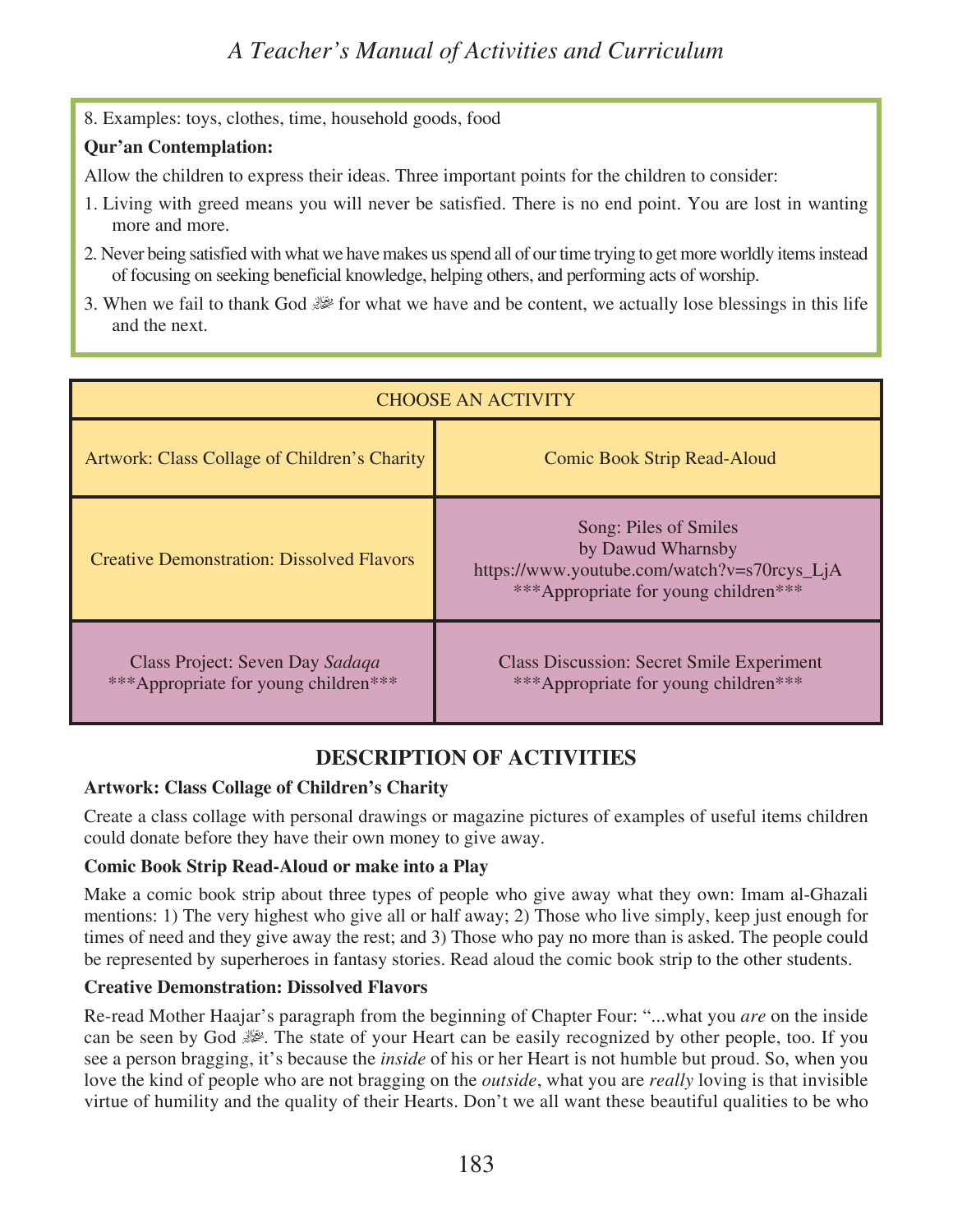#### we *really* are – in our Hearts?!"

Dissolve salt, sugar, a small amount of lemon juice, or any other clear flavoring into water. The substance disappears. They are now invisible just like virtues/vices that reside inside our Hearts. Now taste the water and try to decipher what flavor is present. The flavor is detectable even though it is invisible. Relate this to Mother's Hajaar's statement.

#### **Class Project: Seven Day** *Sadaqa*

Help the children make a plan to each give away something – even if it's little, every single day for seven days. Join together as a class afterwards to discuss the experience. Point out that were they to do this for a month, they could establish a solid new habit. Would they like to try?

#### **Class Discussion: Secret Smile Experiment**

Explain to the children that you will be assigning them to do a secret social experiment. For the next week, the children should smile at people often and even unexpectedly. Ask them to take notice of how people respond. Discuss the results of the experiment at the next meeting.

## Chapter Five Teacher Notes

**Primary Learning Goal:** A good thought, inspired by an angel, should be followed through quickly, and likewise paying *zakat*. Charity is best done in secret so as not to show off, but may also be given in public if one intends to encourage others.

#### **Answers to Pre-Reading Questions:**

- 1. Children should tell a story which demonstrates they understand the negative consequences of procrastination.
- 2. In the "Real versus Fake" demonstration, ask children to express their ideas regarding the difference between real versus fake fruit. Real fruit is nourishing, and more difficult to create than the fake fruit. Farmers are needed not just machines. The fake fruit might look nice but can give nothing of benefit. It is cheaply made, and deceiving. Encourage the children to share their ideas about how this could relate to worship—real or fake. They will have a better understanding after reading and completing the Lesson Questions.
- 3. Check to see if children have a correct preliminary understanding of what bragging is and how it is unlikeable.

#### **Vocabulary Words:**

**Inspiration:** A sudden brilliant, creative, or timely idea.

**Favor:** An act of kindness beyond what is due or usual.

**Brag:** To speak in a boastful manner.

*Ikhlas***:** Sincerity in Arabic. The quality of being free from untruthfulness, deceit, or hypocrisy.

**Impress:** To make someone feel admiration and respect.

**Humility:** A modest or low view of one's own importance; humbleness.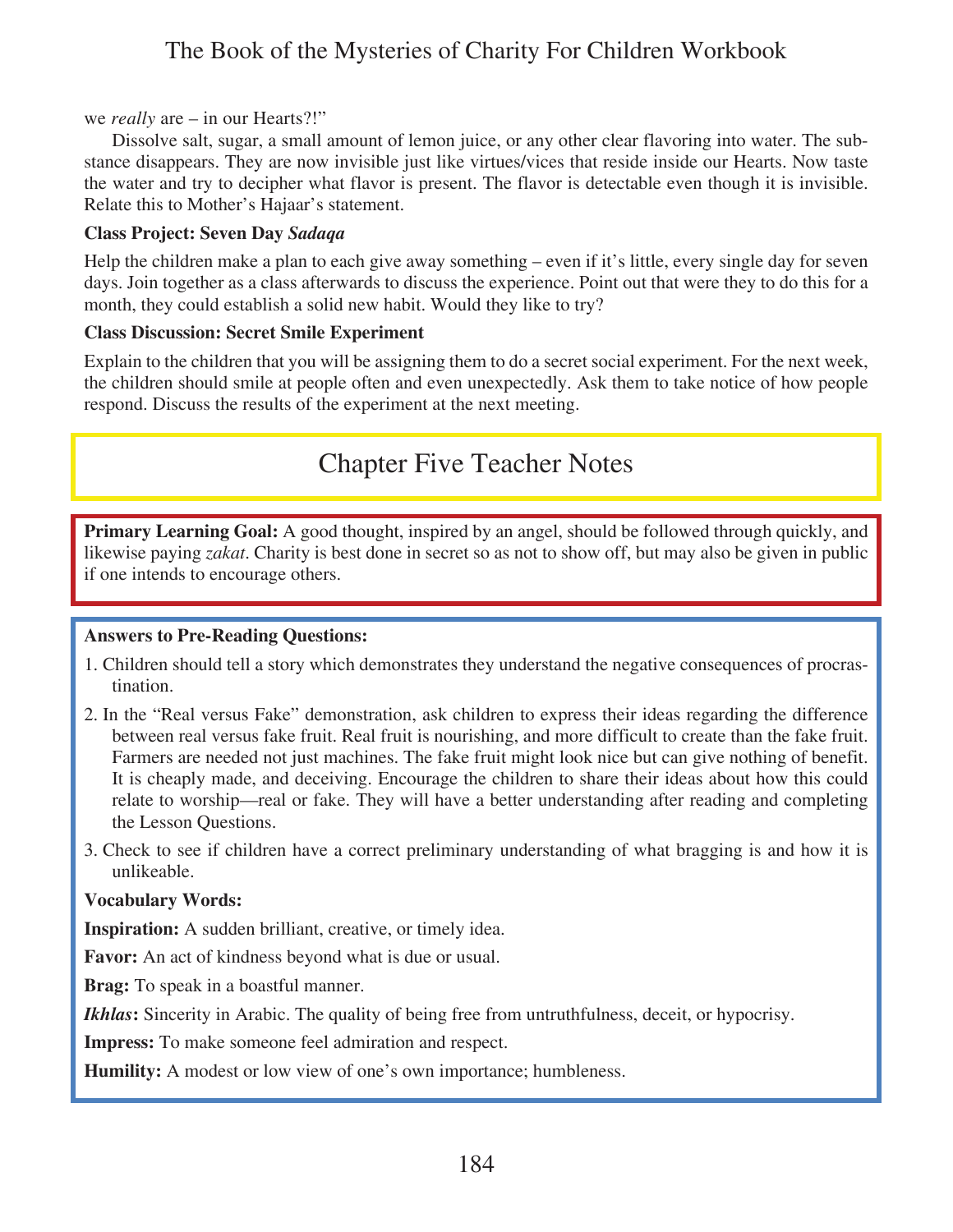#### **Answers to Post-Reading Questions:**

- 1. An inward duty is our responsibility to have the proper attitude in our hidden thoughts and feelings. An outward duty is a religious responsibility performed with our bodies which can be seen by others.
- 2. Children should share an experience of giving charity which tested their character, helped to dispel greed, and expressed gratitude to God  $\mathbb{R}^2$ .
- 3. d. All of the above.
- 4. Inspiration
- 5. We may forget to do it. Also, as more time passes, our lower self will whisper excuses as to why we don't need to do some good idea.
- 6. Example: "My mom asked me to clear the table after eating. Instead, I went outside to play. When I got back, flies were all over the table. I don't like flies in our house and I wish I would have cleared the table when it was asked of me."
- 7. When done in secret, we are protecting ourselves from just doing it in order to impress other people and have them think well of us. This makes pride stronger and puts dust on our Hearts.
- 8. People show off or brag to try to make others like them more or prove they are better than the other.
- 9. Example: "Someone says to all his friends that his Dad is the smartest because he is a medical doctor. Then he tells his friends that his mother knows the whole Qur'an by heart so she is a better Muslim than everyone else."
- 10. Greed is symbolized by the scorpion and wanting to be seen by others as the poisonous snake.
- 11. Allow children to express their ideas freely. The scorpion is dangerous and harmful, but it is actually less powerful and easier to be killed than the poisonous snake. The poisonous snake seems attractive with its brightly colored skin, but it should not be approached as it is deadly and harder to kill than the scorpion. So, that's what wanting to be seen by others is like!
- 12. Help the children come to a consensus that the snake is more dangerous than the scorpion. Then let them enjoy playacting these animals.
- 13. False, True, False, True

#### **Qur'an Contemplation:**

Allow the children to express their ideas. Two important points for the children to consider:

- 1. Talking about one's good deeds shows lack of sincerity because it tempts the lower self into wanting to impress others. Keeping good deeds a secret shows that you do not care what others think of you, and that you only did it to please God  $\mathbb{R}^2$  alone.
- 2. Reminding other people of the ways we helped them shows lack of sincerity because it means the good deed was done in order to get some favor back in return or to impress others. Never reminding people of the good things you have done for them and not expecting anything in return shows that you did it for God's  $\mathbb{R}^n$  sake alone, and that you only want reward from Him  $\mathbb{R}^n$ .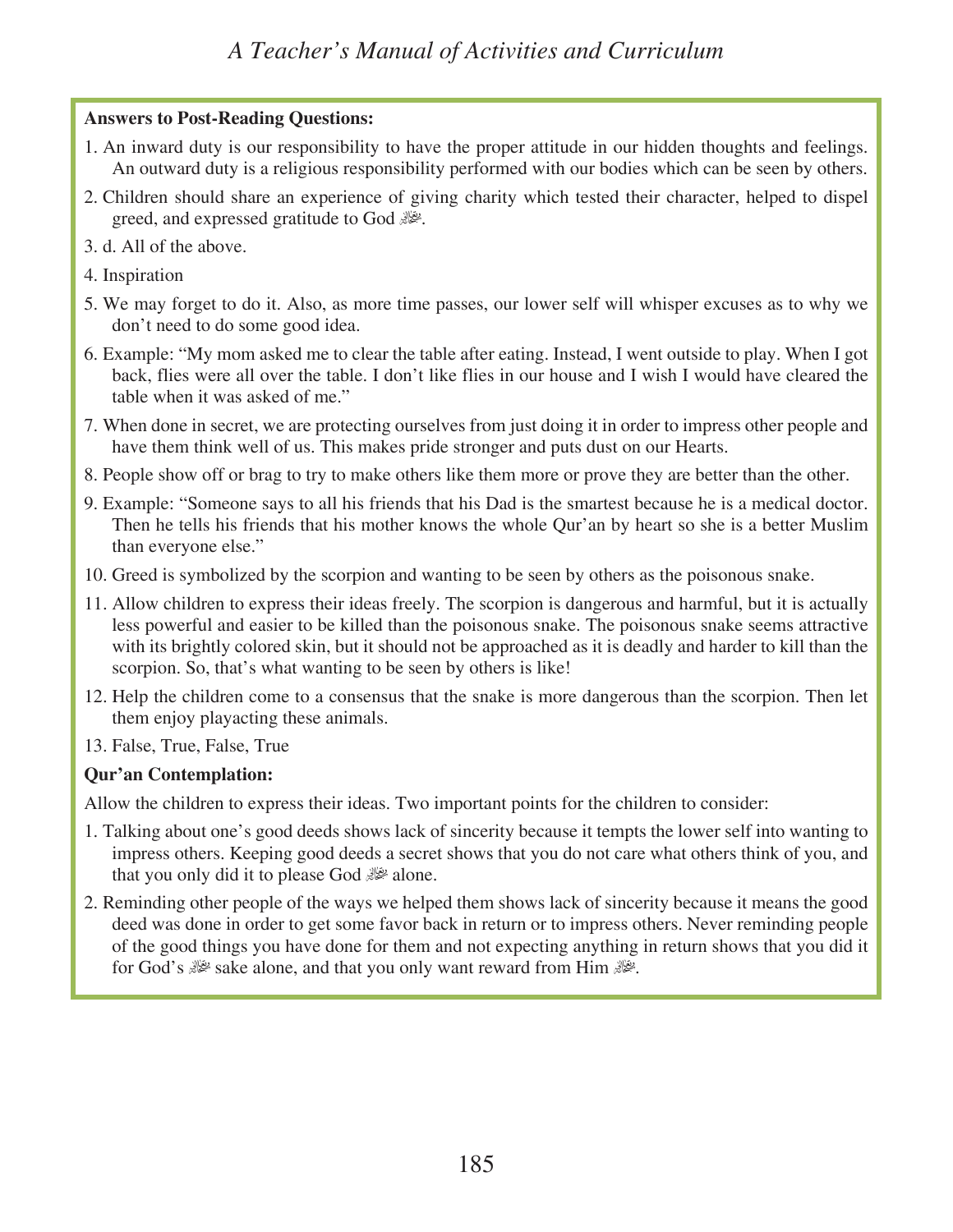| <b>CHOOSE AN ACTIVITY</b>                                       |                                                                                                                                                                |
|-----------------------------------------------------------------|----------------------------------------------------------------------------------------------------------------------------------------------------------------|
| Artwork: Video Game Design of<br>The Scorpion and the Snake     | <b>Mock Presidential Election</b>                                                                                                                              |
| Creative Demonstration: Real versus Fake                        | Sing "What Did I Do Today?"<br>by Dawud Wharnsby<br>https://www.youtube.com/watch?v=FdwxTvS4sNk&list=<br>RDFdwxTyS4sNk<br>***Appropriate for young children*** |
| Class Game: Time Travel<br>***Appropriate for young children*** | Class Discussion: Which is more dangerous, the scorpion<br>or the snake?                                                                                       |

### **DESCRIPTION OF ACTIVITIES**

#### **Artwork: Video Game Design of The Scorpion and the Snake**

Provide a large piece of paper and drawing supplies to design a video game. The video game should have advancing levels of difficulty to battle villains with the scorpion being fought in the first level of the game and the snake being fought in the next level. The villains should have characteristic of greed and pride. Let some students brag and pretend to be snakes. The others can pretend to be greedy scorpions.

#### **Mock Presidential Election**

Ask the children to develop a mock presidential election with candidates that exhibit the vices and virtues they have been learning about. For example, one of the candidates is humble and works sincerely to serve others. The other candidate is arrogant and greedy. Even if s/he helps others, s/he follows it up with reminders, seeking favors, and boasting.

#### **Creative Demonstration: Real versus Fake**

Display real versus artificial items for comparison in front of the children. For example, fruit/vegetables, flowers, plants, etc. Ask the children to compare similarities and differences between the two items.

Sample Questions:

What is the difference between what is real versus what is fake?

Can you think of other examples?

What do you think is the difference between real worship (sincerity for God  $\mathbb{R}^2$  alone) and fake worship?

Real food is made by God and comes to us by the hard work of farmers. It is good for our health. Fake artificial food is made by machines. It may taste yummy but is not healthy to eat.

#### **Class Game: Time Travel**

Demonstrate the benefits of accomplishing our responsibilities early versus procrastinating with an imaginary game of time travel. The children should develop a story which shows they understand why charity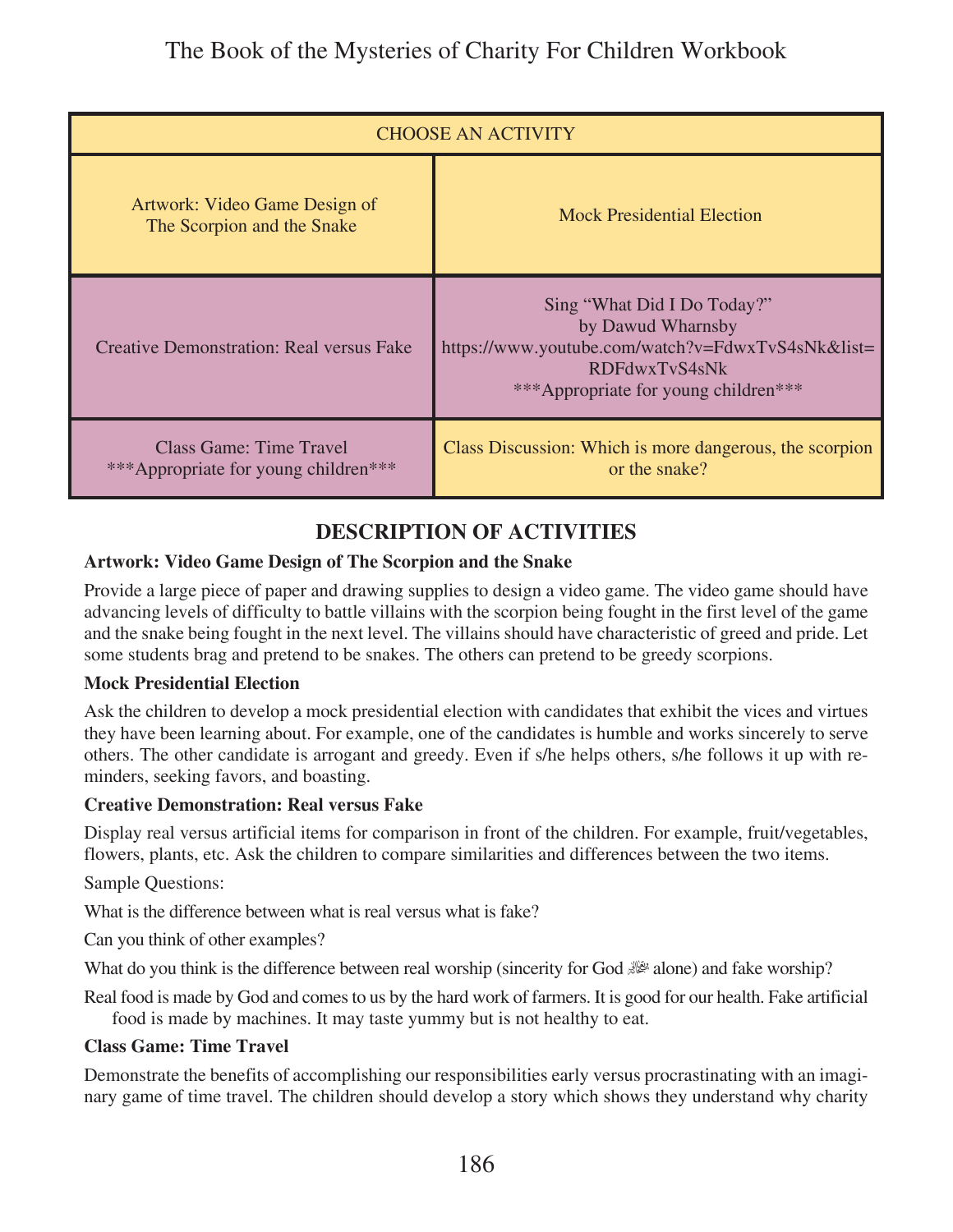is an urgent matter and that waiting to help may cause harm. For example, a group of people are in need of *zakat* money for food and clothing on *Eid*. First, pretend that everyone was being lazy and did not pay *zakat* early. Now let everyone pretend to travel into the future and see the result of hungry fellow Muslims who are saddened they weren't taken care of by the *ummah*. Then travel back in time to give *zakat* early. Now pretend that *Eid* has come and everyone is content with their needs taken care of.

## Chapter Six Teacher Notes

**Primary Learning Goal:** The fifth inner duty is that the person giving not ruin his/her charity by reminding others of the generosity, or by belittling the one receiving. Those donors must realize that they should be thankful to the recipient for allowing them to fulfill their religious duty by way of the recipient's humility and acceptance of their charity.

#### **Answers to Pre-Reading Questions:**

- 1. Help the children begin to recognize the important ideas found in this sample answer: "I have helped my friend perform his or her religious duty which purifies his/her heart and will give success in this life and the next."
- 2. Help the children with a basic understanding that a symbol is "a thing that represents or stands for something else, especially a material object representing something abstract."

#### **Vocabulary Words:**

*Malik:* "King" in Arabic.

*Haqq:* "Truth" in Arabic.

**Humble:** Having or showing a modest or low estimate of one's own importance.

**Reverence:** Deep respect for someone or something.

**Concern:** A matter of interest or importance to someone

**Entrust:** Put (something) into some one's care or protection.

**Humiliate:** Make (someone) feel ashamed and foolish by injuring their dignity and self-respect, especially publicly.

**Ignorance:** Lack of knowledge or information.

#### **Answers to Post-Reading Questions:**

- 1. False, True, True, True
- 2. Abdullah represents a human being who has greed and love of status in his heart.
- 3. The King expected Abdullah and Abdal Haqq to use the wealth He had given them to help those in need. Abdal Haqq did so with a humility and generosity, whereas Abdullah wanted to keep the wealth and only gave it away by humiliating the recipients and expecting something in return. Their actions showed what vices or virtues are in their spiritual hearts.

4. True, True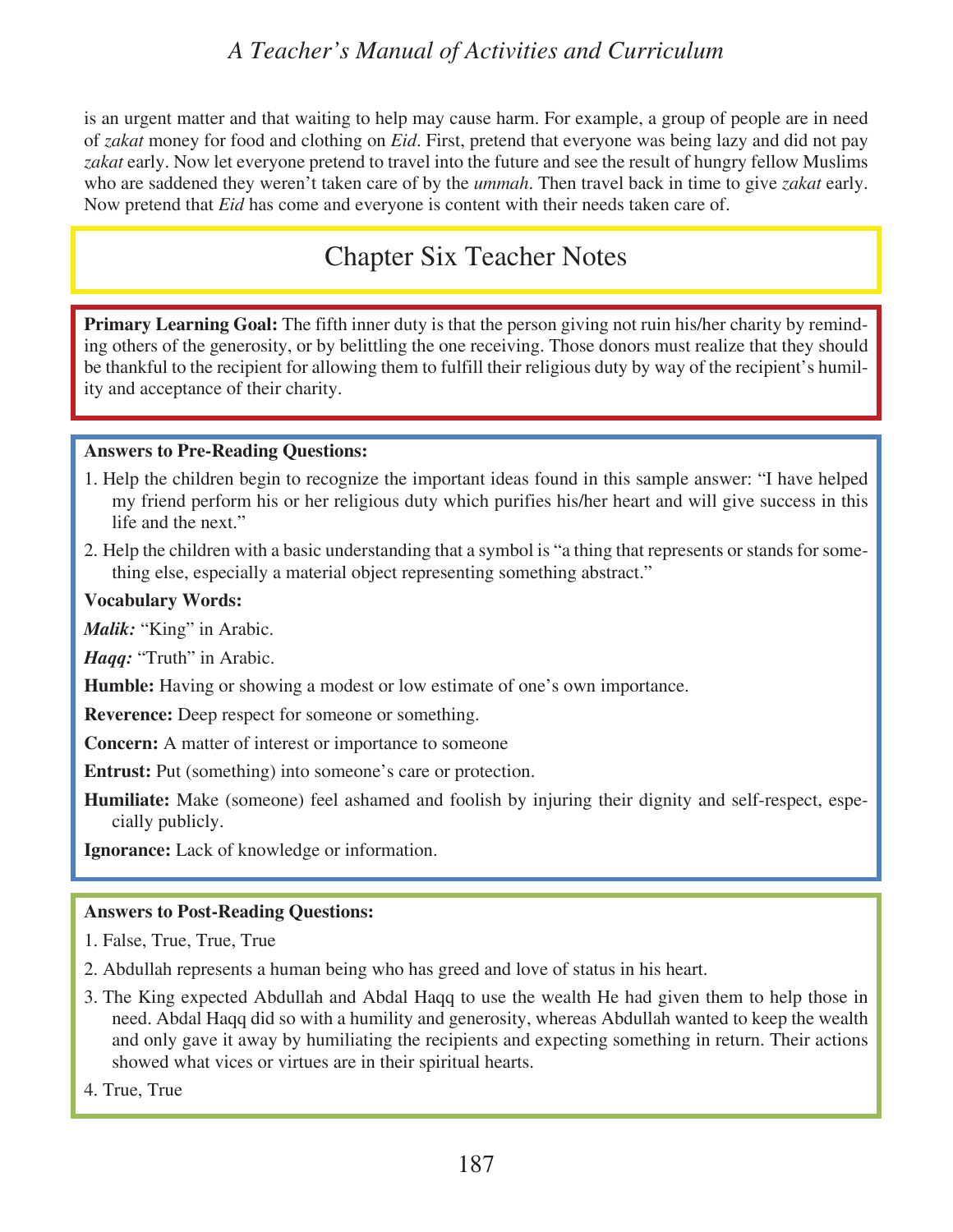- 5. God  $\mathbb{R}^n$  requires us to help the needy with the wealth He has given to us on loan. He  $\mathbb{R}^n$  requires us to give it away joyfully, be kind and respectful to the recipients, and not to expect any admiration or favors in return.
- 6. Not making the needy wait, being kind to the recipients and treating them as if they are the ones helping us fulfill our religious duties, never reminding the recipients of our giving or expecting anything in return, but giving in secret when possible.

#### *Hadith* **Contemplation:**

Ask the children to express their ideas. Two important points for the children to consider are:

- 1. Is the person giving better than the one receiving?
- 2. The person helping another fulfill his/her sacred duty is doing a higher act made possible by having a humble station in this life.

| <b>CHOOSE AN ACTIVITY</b>           |                                                                              |
|-------------------------------------|------------------------------------------------------------------------------|
| <b>Artwork: Giving Hands</b>        | Puppet Show of the Story of the King<br>***Appropriate for young children*** |
| <b>Under-Cover Good Deed Heroes</b> |                                                                              |

### **DESCRIPTION OF ACTIVITIES**

#### **Artwork: Giving Hands**

Provide colored pencils or watercolor paints and large sheets of paper or a painting canvas for children to create a picture of their hands giving with palms upward. Include the *hadith,* "The hand above is better than the hand below." The children can include a brief explanation of the meaning of this *hadith* as mentioned above in which the giver humbles himself/herself to the recipient and turns his/her palms upward in acknowledgment that the giver is actually receiving the blessing of being able to purify his/her heart.

#### **Puppet Show of the Story of the King \*\*\*Appropriate for young children\*\*\***

Create brown bag puppets or use pre-made puppets to put on a puppet show re-telling the the story of the King, Abdullah, and Abdal Haqq. Invite family members, friends, or younger children to see the puppet show.

#### **Play-act the Story of the King \*\*\*Appropriate for older children and teens\*\*\***

#### **Under-cover Good Deed Heroes:**

At the beginning of the day (or week) tell the children that they have to do a good deed for someone else in the family (or classroom) by the end of the day (or week) without that person knowing. Then, they are to write down the good deed that they did and place it into a box. At the end of the day (or week) the parent or teacher will read aloud all of the good deeds that were done without anyone knowing who did them. The parent or teacher can decide if it would be useful and inspiring for everyone else to find out who did each deed.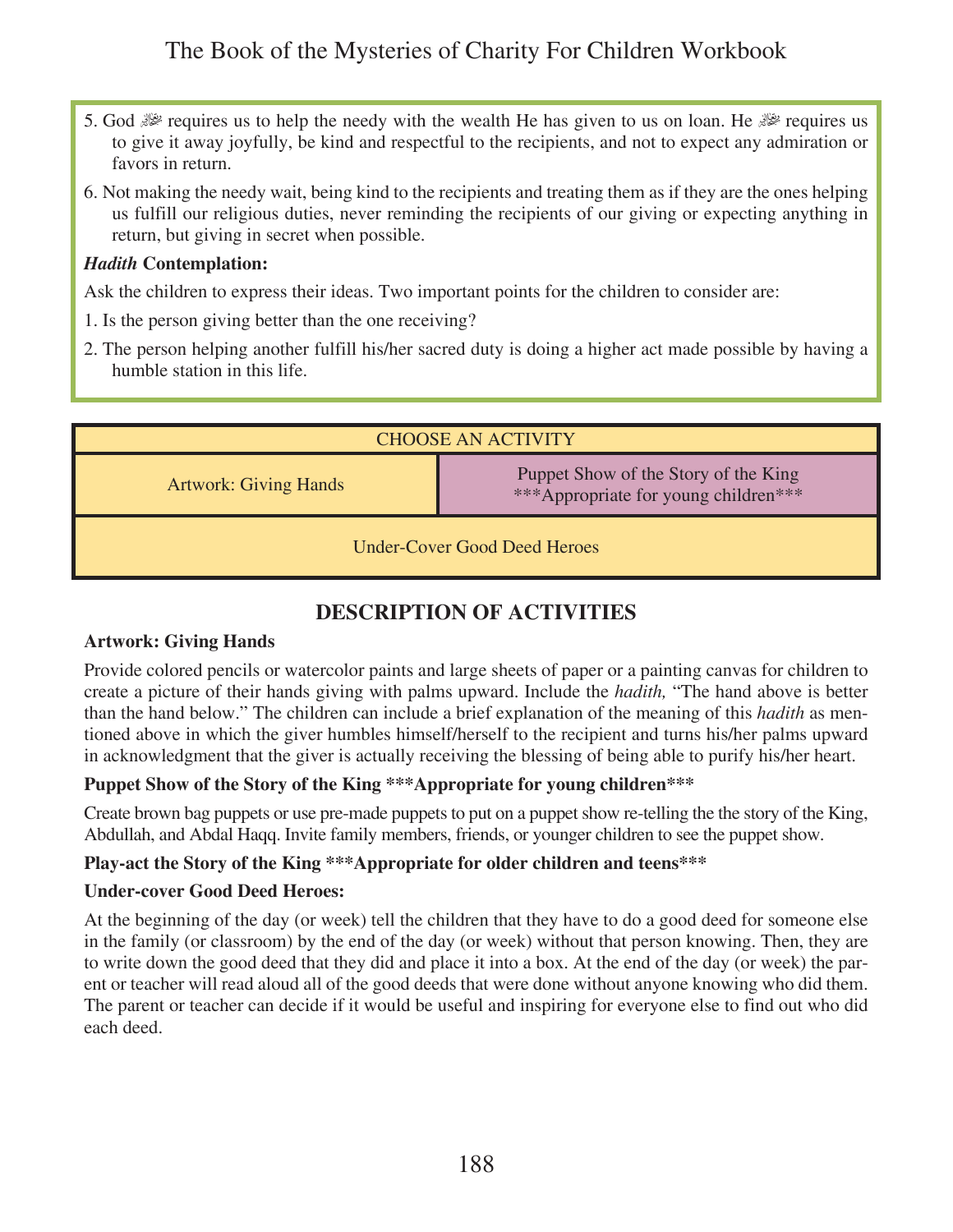## Chapter Seven Teacher Notes

**Primary Learning Goal:** The sixth inner duty is that the giver should protect himself/herself from pride by seeing one's giving as insignificant. The three aspects that make acts of devotion complete are seeing one's giving as insignificant, rushing to do the good deed as soon as the idea comes to mind, and trying to keep it hidden. Remedies to cure greed and conceited pride include:

- 1. Recognizing that *zakat* is the lowest rank (only 2.5%) of what is asked for Muslims to give and thus we should feel shame not pride.
- 2. Remembering that all of one's wealth is from God and nothing is owned by us, including even the opportunity to give charity and purify our Spiritual Hearts.
- 3. Holding humility and shame in one's Spiritual Heart by trying to feel sorry that one is not giving more during the act of charity since he/she is keeping so much of God's use wealth back for himself/herself.

#### **Answers to Pre-Reading Questions:**

- 1. Help the children begin to recognize that in a negative context, "proud" is often used synonymously with "conceit" which has a connotation of an exaggerated sense of one's own importance. In a positive context, "proud" is used synonymously with "pleasure" which has a connotation of contentment with truly good behavior deserving of praise. Remind the children that "pride" is being used in the negative context in these Lesson Questions.
- 2. This question is intentionally open-ended and meant to encourage deep thinking among the children. Some points to consider are that people do bad things in secret because they do not want to get into trouble with other people, and are hopefully ashamed of their actions. Doing good deeds in secret, on the other hand, is about not wanting to lose one's pure intention of worshipping God  $\mathbb{R}^3$  by trying to impress other people, and, in a sense, "getting in trouble with one's Heart by letting pride and greed get in." There is also a connection with shame that is related to the sixth inner duty of giving *zakat* – that we should all be giving much more!

#### **Vocabulary Words:**

**Self-satisfaction:** Being greatly pleased with one's self and achievements.

*Waswasa:* "Satanic whisperings" in Arabic. Negative thoughts or doubts that cause one confusion and impede proper worship.

**Proud:** Having pride, arising from an exaggerated high opinion of one's own importance, or superiority.

**Trial:** Test. Often used to mean a difficult life circumstance.

**Anonymous:** Without any name or person being acknowledged.

**Insignificant:** Too small to be of great importance.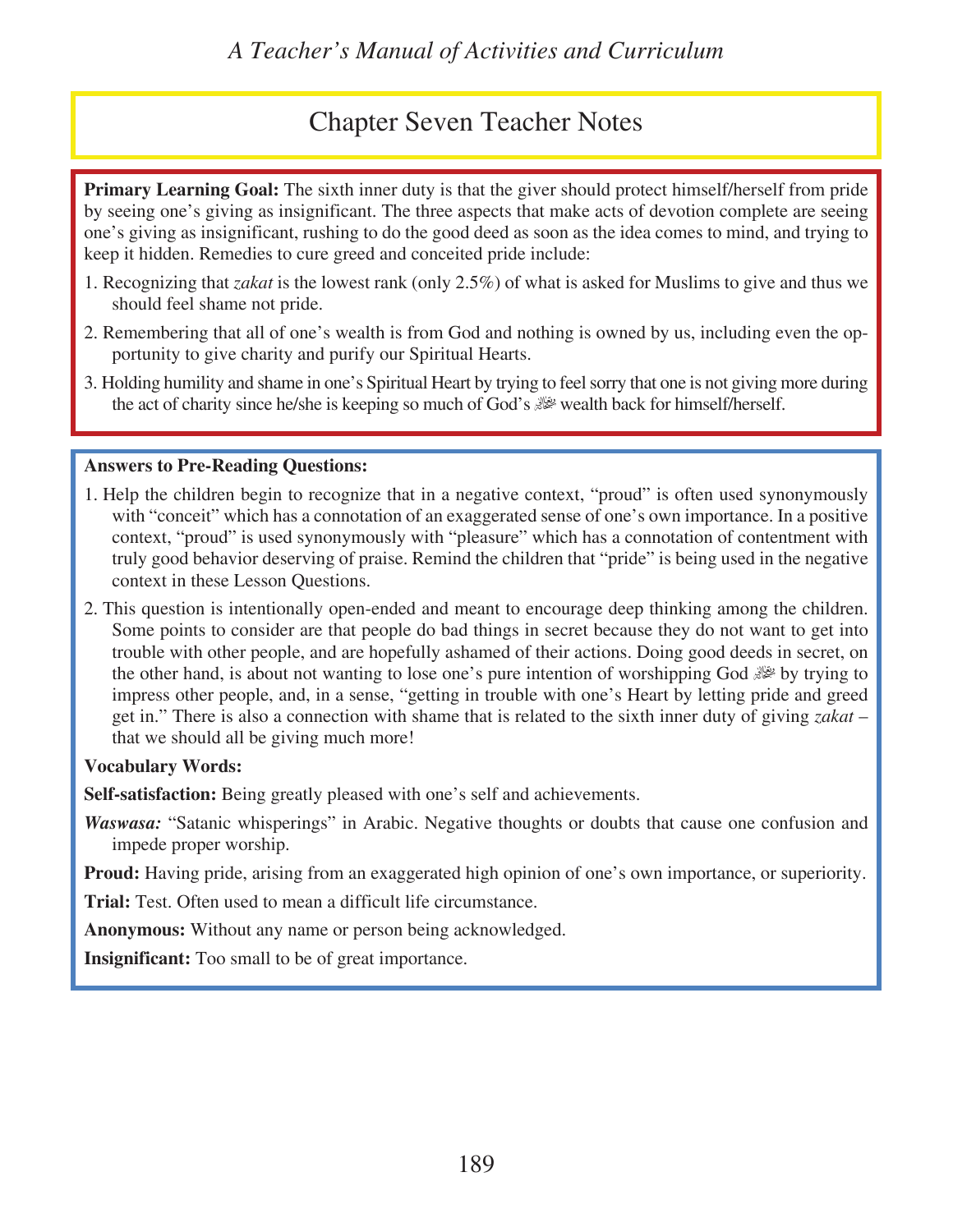#### **Answers to Post-Reading Questions:**

- 1. The children were trying to keep their intentions pure for God  $\mathbb{R}^2$ , and not trying to impress other people.
- 2. Yes, if you are proud of your charity, your Heart becomes dirty with thinking that you are better than other people because you gave charity while forgetting that everything belongs to God  $\mathbb{R}^2$  anyway, so you are just giving back what was loaned to you.
- 3. The following three things are mentioned by Imam al-Ghazali as making one's acts of devotion complete: 1) You do the good deed as *soon* as the angel-inspired thought comes into your head. 2) You see what you gave as tiny and are humble, not proud. 3) You don't tell others what good you have done but try to let it be hidden.
- 4. Yes, it may be necessary to give openly sometimes, and with the right intention of encouraging others to give as well, it is permissible. However, one should not make a show of how much he/she gave and should not remind anyone.
- 5. Remedies to cure whispers of greed and conceited pride include:
	- a. Recognizing that *zakat* is the lowest rank (only 2.5%) of what is asked for Muslims to give and thus we should feel shame not pride.
	- b. Remembering that all of one's wealth is from God and nothing is owned by us, including even the opportunity to give charity and purify our Spiritual Hearts.
	- c. Holding humility and shame in one's Spiritual Heart by feeling sorry that one is not giving more since he/she is keeping some of God's  $\mathbb{R}^n$  wealth back for himself/herself.

#### *Hadith* **Contemplation:**

Have the children to express their ideas. Two important points for the children to consider are:

- 1. The Prophet Muhammad  $\&$  honored the poor so much that he sought to be like them and be in their company.
- 2. He saw the poor as spiritually superior (closer to God  $\mathbb{R}^n$  than others) and always deserving of the best treatment and respect. The children should relate these virtues to an example of a person honoring and loving the poor in their own lives.

| <b>CHOOSE AN ACTIVITY</b>                                          |                                                                                                                                      |
|--------------------------------------------------------------------|--------------------------------------------------------------------------------------------------------------------------------------|
| Artwork: Conquering the Whispers                                   | <b>Charity Monologues</b>                                                                                                            |
| Group Activity: Food Wagon<br>***Appropriate for young children*** | Sing "Give a Little"<br>by Dawud Wharnsby<br>https://www.youtube.com/<br>watch?v=taW26XCwLzA<br>***Appropriate for young children*** |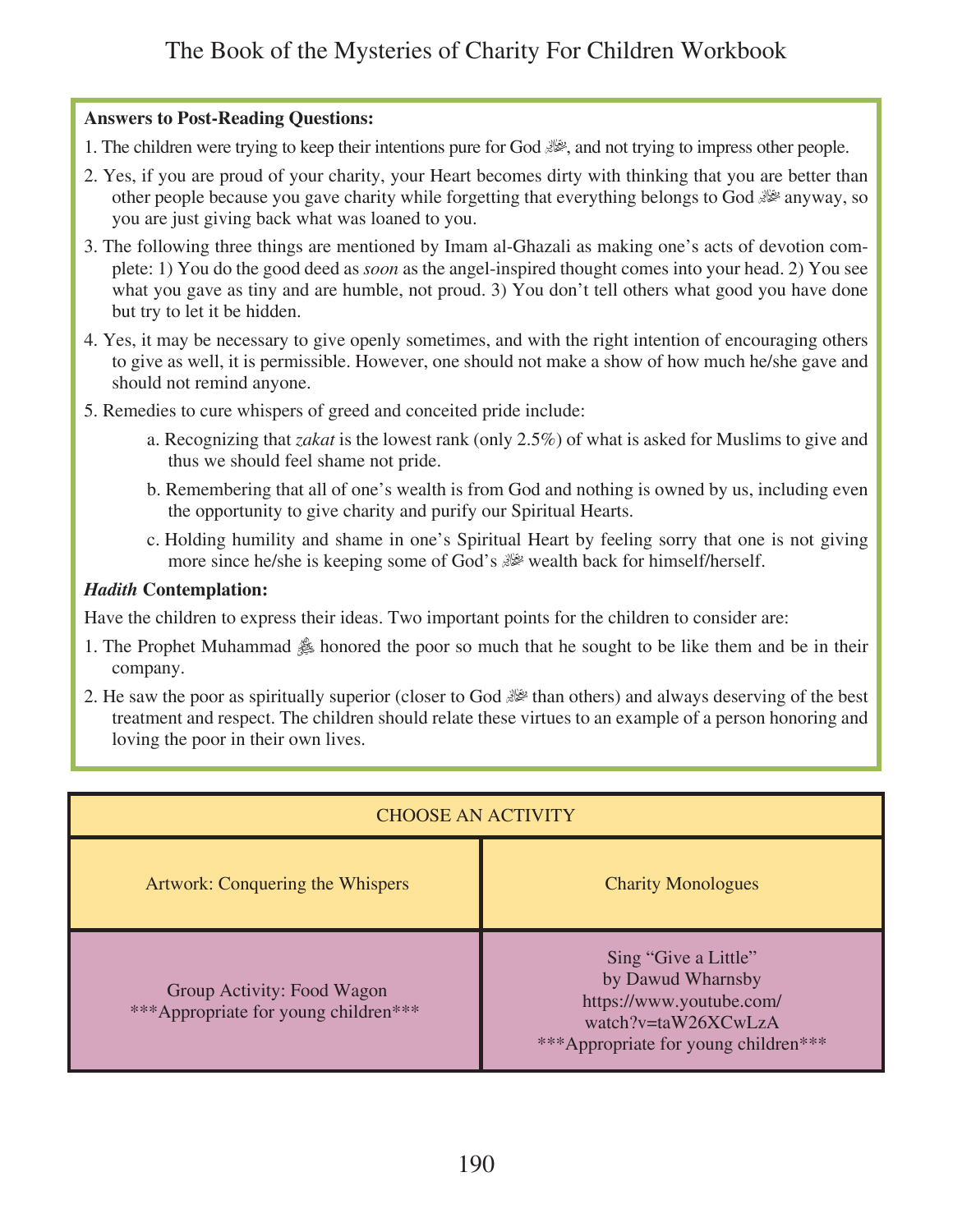#### **DESCRIPTION OF ACTIVITIES**

#### **Artwork: Conquering the Whispers**

Provide art materials for the children to creatively symbolize themselves conquering negative whispers of greed and pride. Examples include illustrating this concept with drawings, magazine clippings, or sculptures using various craft supplies and repurposed goods.

Another example is to draw an outline of the human body or trace one's own body on a large piece of paper. From the Heart, draw lines going out to all the body parts such as the feet, stomach, hands, tongue, mouth, ears, etc. Then write low states that the Heart can be in such as greed and pride on each line going to a body part. Show an effect the vice can have on the body part:

What does a mouth controlled by pride say or do?

What do hands controlled by greed do?

Also write in the corresponding virtues to get rid of vices or cover them with sticky notes.

#### **Charity Monologues**

In this assignment, each child is given a wise saying of a true Muslim to combat whisperings which will be said in a monologue in front of the class. The piece of wisdom below can be read or can be expressed in a short speech, poem, song, short story, or artwork. The six wisdoms include:

- a. A true Muslim giving *zakat* feels shame, not pride, because it is such a small amount.
- b. A true Muslim recognizes, "I have given all that I have because when I think about how it really **belongs to God**  $\mathbb{R}^n$ **, I realize that I am blessed that I even get to spend it in charity."**
- c. A true Muslim recognizes, "When I feel I want to keep everything and not share, I think about how God  $\mathbb{R}^n$  helps us to polish our Hearts by giving us charity and *zakat* as a duty we must do!"
- d. A true Muslim recognizes, "If it doesn't even belong to us, and is just a loan entrusted to us, why are we even greedy?"
- e. A true Muslim recognizes, "One cure that helps greed is that every time we give anything, we need to feel shame and be sorry that we aren't giving much more!"
- f. A true Muslim recognizes, "What if my friend loaned me something for safekeeping he trusted me, and when he wanted it back, I secretly kept some of *his* things for myself. I have to see myself as very low if I do that. Are we doing that with God when we don't give much to others?"

#### **Group Activity: Food Wagon \*\*\*Appropriate for young children\*\*\***

As a class, choose a desirable food item to distribute to neighbors as a gift. For example, local apples or peaches from the Farmer's market. Load up a wagon with the items and work together to pull the wagon and offer the items as gifts to the neighbors. Practice beautiful behavior of giving such as smiling, making the gift seem small, and offering the gifts with one's palms up.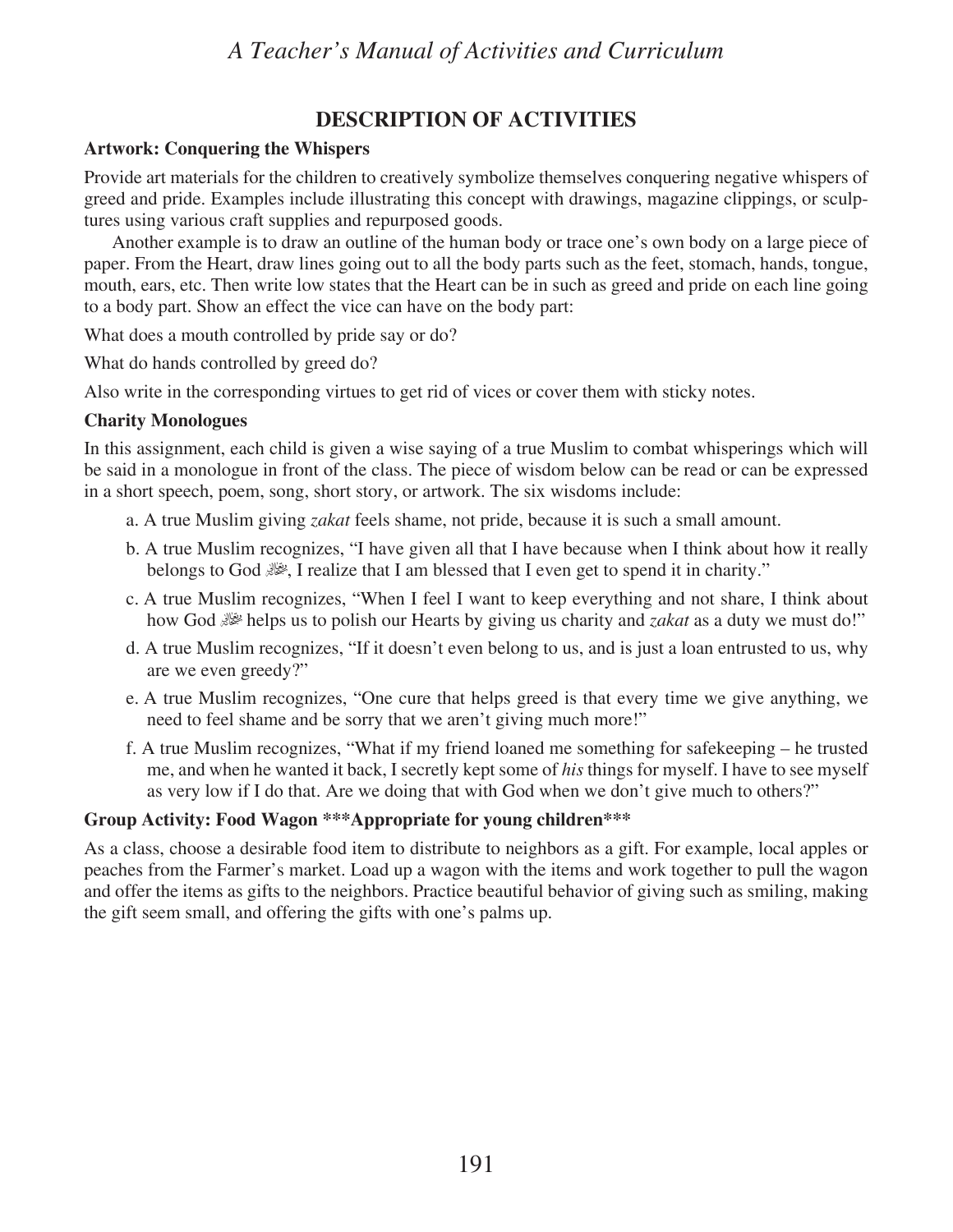## Chapter Eight Teacher Notes

**Primary Learning Goal:** The seventh inner duty of *zakat* is that one should joyously give *zakat* and charity from the best and purest part of one's wealth. God  $\mathbb{R}^2$  accepts what is pure.

#### **Answers to Pre-Reading Questions:**

- 1. Help the children to begin to recognize that no one would like to receive charity that is not in good condition.
- 2. Help the children begin to recognize that no one would like to receive charity from a person who does not seem happy to give it, or is not kind and polite.

#### **Vocabulary Words:**

*Halal***:** Arabic word for lawful/permissible in Islam.

*Tayyib***:** Arabic word for wholesome/pure.

**Dishonest:** Disposed to lie, cheat, or steal; not worthy of trust.

**Pure:** Free from moral fault or guilt.

**Wholesome:** Conducive to moral, physical, or general well-being; beneficial.

#### **Answers to Post-Reading Questions:**

- 1. Grandfather makes the money himself so he knows that he has not had any dishonest business dealings. Also, he knows that the honey bees are treated well and that the honey is healthy and delicious to eat. Thus, he knows that what he is giving is pure and wholesome.
- 2. God  $\mathbb{R}^2$  asks that we give from our best. What if we simply gave away what we no longer wanted?
- 3. God  $\mathbb{R}^n$  promises us that we will find a most generous reward with Him  $\mathbb{R}^n$  in the Next everlasting life, where what we gave we get to keep forever – unlike the things of this world.
- 4. Charity that is given joyfully and sincerely, regardless of the amount, is worth more in God's  $\mathbb{R}^3$  sight.
- 5. Answers will vary. Check for understanding of what is appropriate to give as charity and what is not.
- 6. Answers will vary. Check for use of examples displaying the inner duties of *zakat* that the children have learned about thus far.

#### **Qur'an Contemplation:**

Allow the children to express their ideas. Two important points for the children to consider are:

- 1. If you don't really want it yourself, then it is not a test of generosity for you to give it away.
- 2. Greed is purified from our Hearts when we give from something we would otherwise like to keep for ourselves. It might be hard to do at first, but once it is done many times, the joy expands.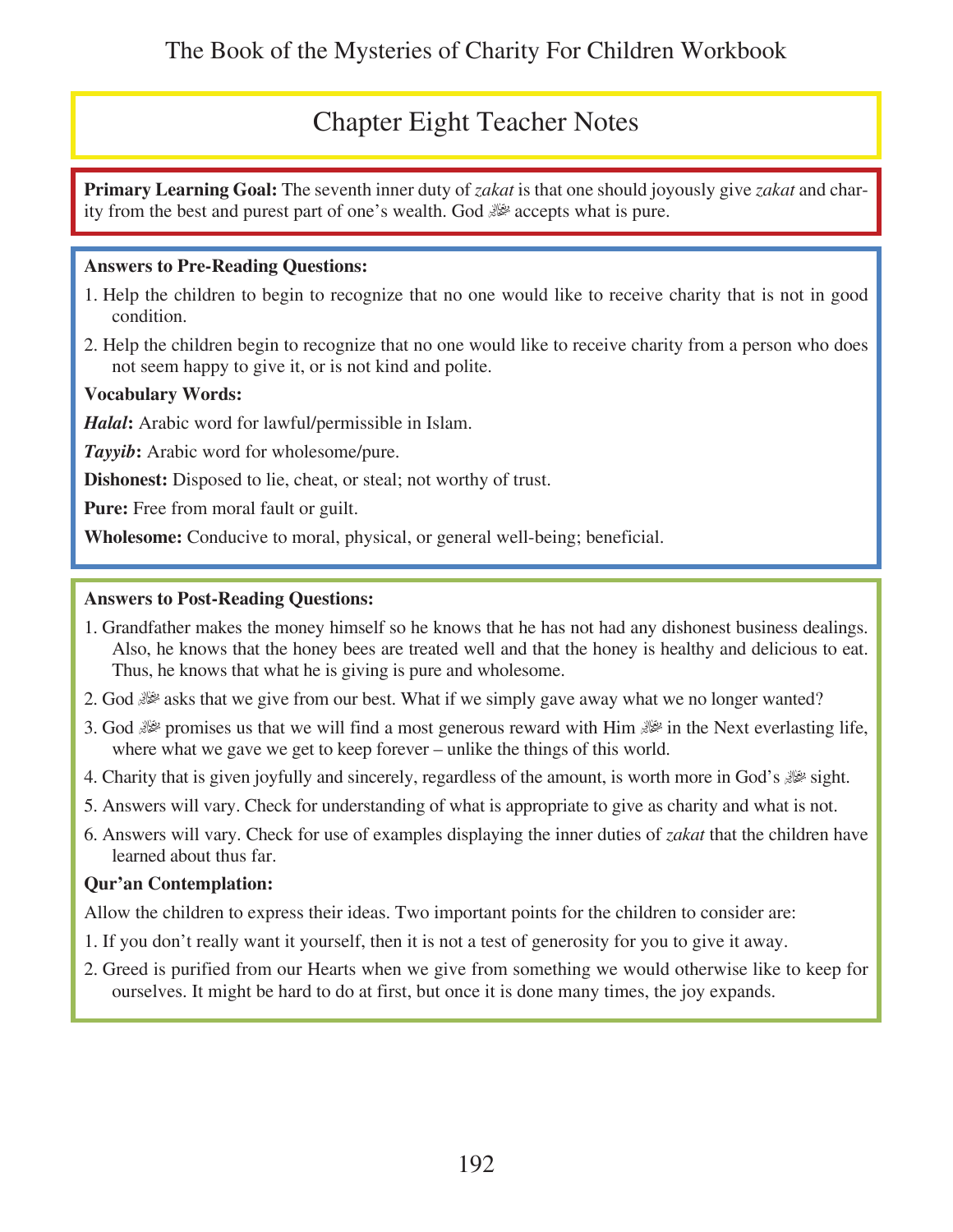| <b>CHOOSE AN ACTIVITY</b>                                                     |                                                                                                                                      |
|-------------------------------------------------------------------------------|--------------------------------------------------------------------------------------------------------------------------------------|
| Artwork: To Give or Not To Give?<br><b>Wall Chart</b>                         | <b>Teaching Circle</b><br>***Appropriate for young children***                                                                       |
| Group activity: Best Cookie Give-Away<br>***Appropriate for young children*** | Sing Dawud Wharnsby's<br>"A Busy Buzzing Bee"<br>https://www.youtube.com/watch?v=lr0DP0xIz4o<br>***Appropriate for young children*** |

### **DESCRIPTION OF ACTIVITIES**

#### **Artwork: To Give or Not To Give? Wall Chart**

Post a large piece of paper on the wall, and draw a line down through the middle vertically. On one side write, "To Give" and on the other side write "Not To Give." Have the children think of examples of items that would be halal and desirable to give others, and items that would be undesirable or even haram to give to others.

#### **Teaching Circle \*\*\*Appropriate for young children\*\*\***

Ask the children to think of one beautiful way to give charity that they could teach the other children in class. Ask the children to refer to the inner duties that they have learned about thus far.

#### **Group Activity: Best Cookie Give-Away \*\*\*Appropriate for young children\*\*\***

As a group, prepare a food item like cookies that have a varying level of quality. For example, some cookies appear better than others. At the end, sort out the best looking cookies and choose someone not in the class to receive the cookies. Practice the inner duties that have been learned about thus far in the actual giving of the cookies.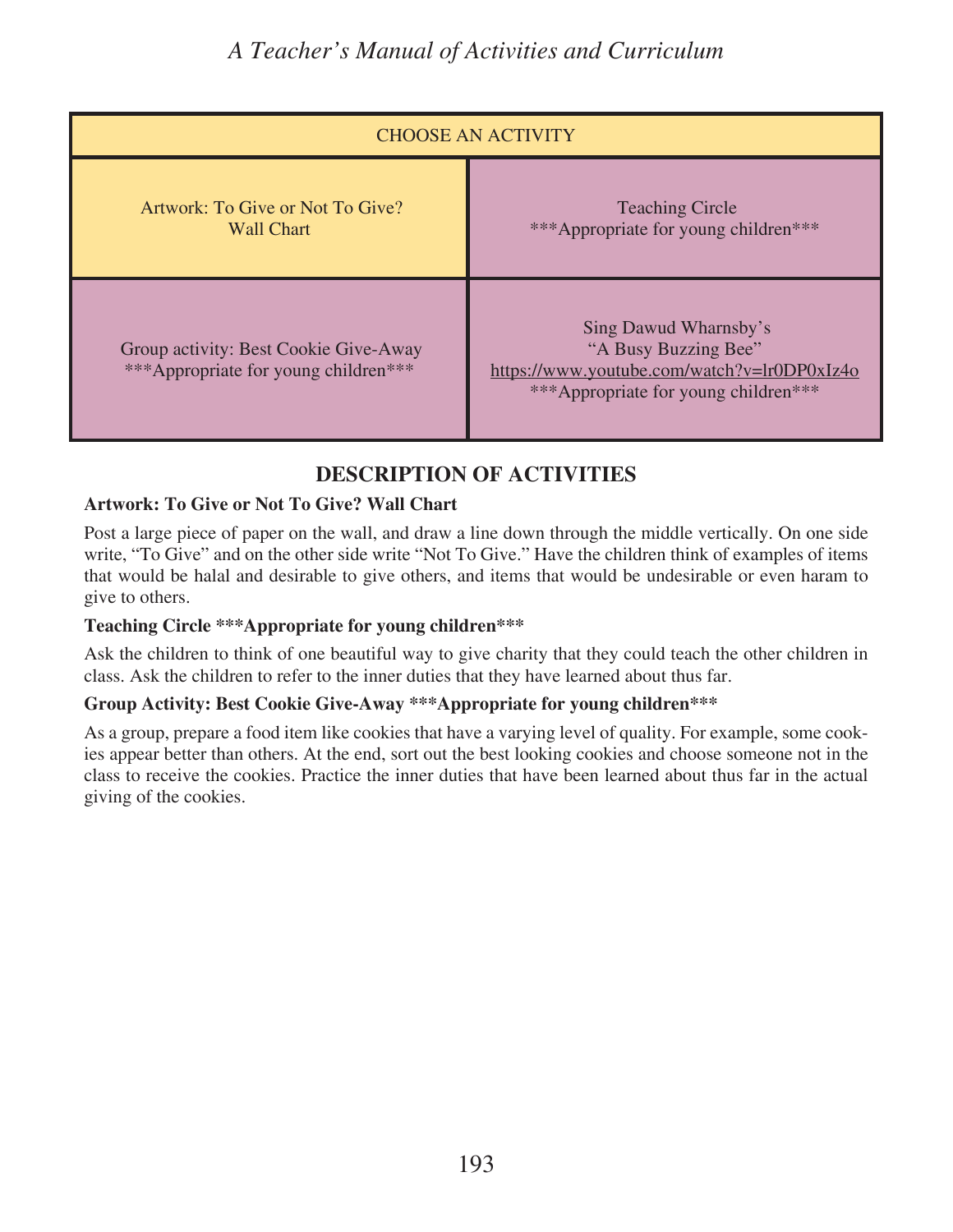## Chapter Nine Teacher Notes

**Primary Learning Goal:** The six types of folk who most deserve to receive our charity includes 1) needy pious people, 2) those devoted to knowledge and learning, 3) those who understand the help is only from God  $\mathcal{L}$ , alone, 4) those noble ones who hide their needs and don't complain, 5) those disabled by illness, along with those who care for them, and lastly 6) members of one's family and spiritual brethren.

#### **Answers to Pre-Reading Questions:**

- 1. Answers will vary but should convey the understanding that God  $\mathbb{R}^2$  created everything we have and that we are only using it temporarily, as a loan -or trust.
- 2. A good idea comes to mind. We must look at the kinds of skills and opportunities we have been given by God  $\mathbb{R}^n$  specifically in our own lives and use these to help.

#### **Vocabulary Words:**

*Sabr:* Arabic word for "patience."

Patience: The bearing of provocation, annoyance, misfortune, or pain, without complaint, loss of temper, irritation, or the like.

**Brethren:** Fellow members of one's religious path.

**Kinship:** Being related to each other by shared ancestry.

**Noble:** Possessing outstanding qualities of dignity and goodness.

**Awareness:** Knowledge and understanding that something is happening or exists.

**Respect:** To give high or special regard.

**Pious:** Marked by reverence for God and devotion to worship.

#### **Answers to Post-Reading Questions:**

- 1. "Spends her time glorifying God  $\mathbb{R}^n$ ," "Doesn't have enough food to eat," and "Is in a continuous state of prayer and remembrance of God" are correct.
- 2. 1,000
- 3. Al-Junayd sent funds to the pious and needy grocer so that he could keep his grocery open and continue to feed others.
- 4. False, True, True
- 5. The person receiving should see charity given to them as a gift from God  $\mathbb{R}$ , although the receiver still gives thanks to the giver.
- 6. There is nothing worthy of worship but God  $\mathbb{R}^n$  means that we do not attribute any power or ability to help us to anyone but God. We see the means of His  $\mathbb{R}^2$  giving to us in the creation but we know that these things by themselves have no ability to give us anything or do anything for us.

7. Both a. and b. are true.

8. c. Patience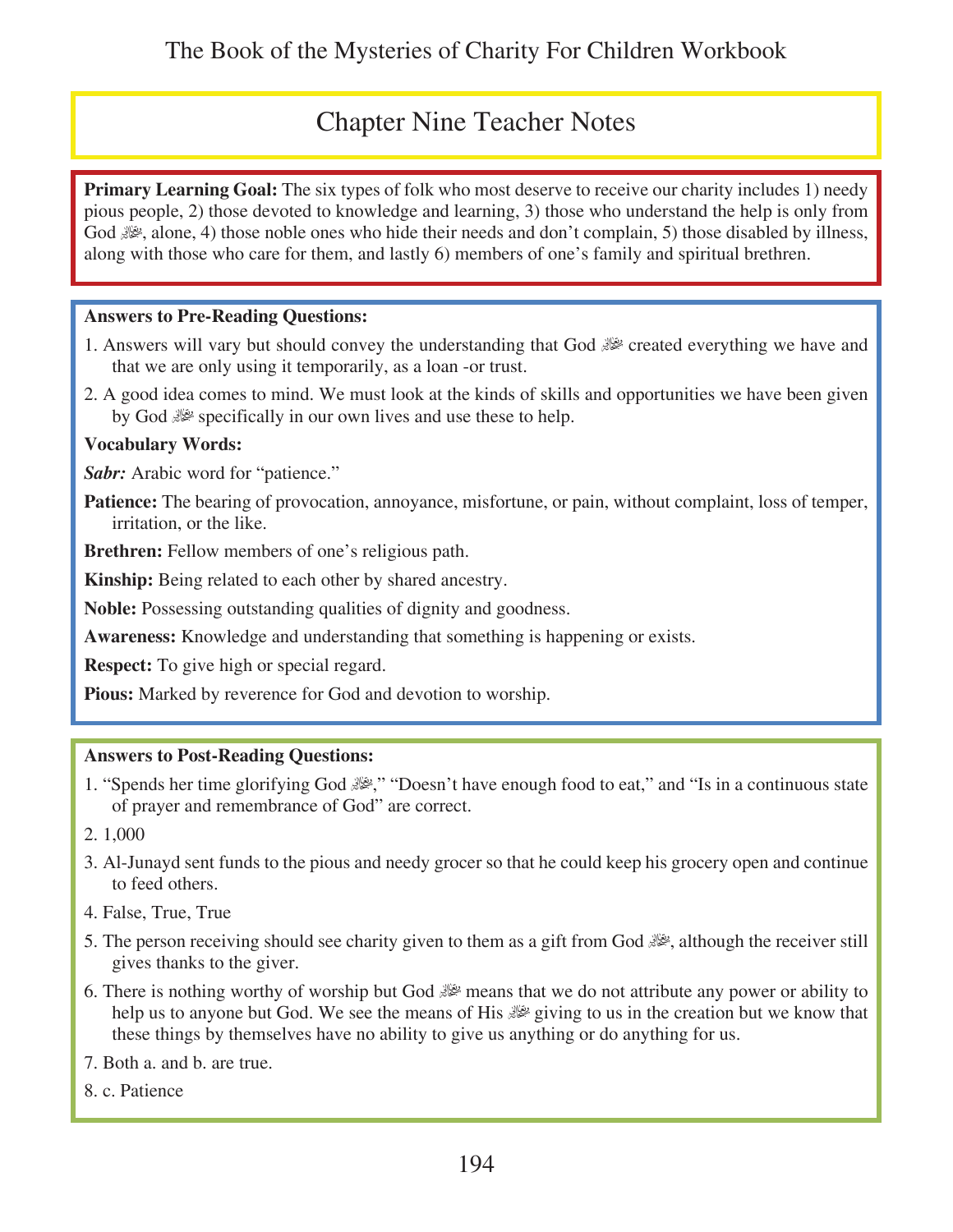- 9. Group five includes "people who are disabled from an illness or some other cause, as well as persons who support them." They, too, deserve charity because they are unable to work for themselves and they deserve help as well.
- 10. Group six is composed of family members and others with whom you have close relations or spiritual ties. It is important first to honor bonds of kinship.
- 11. Yes, finding people that fit into more than one category carries greater reward. Examples of multiple blessings include washing greed from one's Heart, the Heart growing stronger, the person who received charity to bless the giver in special ways, and the person receiving charity may be inspired more in the direction of God  $\gg$ . These aspirations will also come back to the one who gives.

#### *Hadith* **Contemplation:**

Ask the children to express their ideas. Two important points for the children to consider are:

- 1. The Prophet Muhammad  $\&$  was most pleased that the man only thought of God  $\&$  and praised Him much. The Prophet Muhammad  $\&$  wants us to embody the *shahada* always.
- 2. The Prophet Muhammad  $\triangleq$  displayed the inner duties of *zakat* especially by giving the charity secretly, showing great respect and kindness to the recipient, choosing someone from the eligible categories, and not expecting anything in return, etc.

| <b>CHOOSE AN ACTIVITY</b>                                           |                                                                                                                                           |
|---------------------------------------------------------------------|-------------------------------------------------------------------------------------------------------------------------------------------|
| Story of Abu Nasr As Sayyad                                         |                                                                                                                                           |
| <b>Six Category Artwork</b><br>***Appropriate for young children*** | <b>Six Categories Guessing Game</b>                                                                                                       |
| <b>Six Categories Creative Story</b>                                | Sing Yusuf Islam's "All of the Prophets"<br>https://www.youtube.com/watch?v=NR<br>AeJuPOWM&t=49s<br>*** Appropriate for young children*** |

### **DESCRIPTION OF ACTIVITIES**

#### **Six Category Artwork \*\*\*Appropriate for young children\*\*\***

Reinforce the six eligible groups for *zakat* through personal artwork. Examples include a booklet or brochure with one page dedicated to each group or a flower with six petals describing or portraying each group.

#### **Six Categories Guessing Game**

Write down each category for *zakat* eligibility on a card. Break the children up into teams or play as individuals. Each player will take a turn acting out or drawing a picture of each category for charity. The other players must guess. Add rules to the game as you wish such as a time limit for acting/drawing/guessing, ability to use words or not, etc.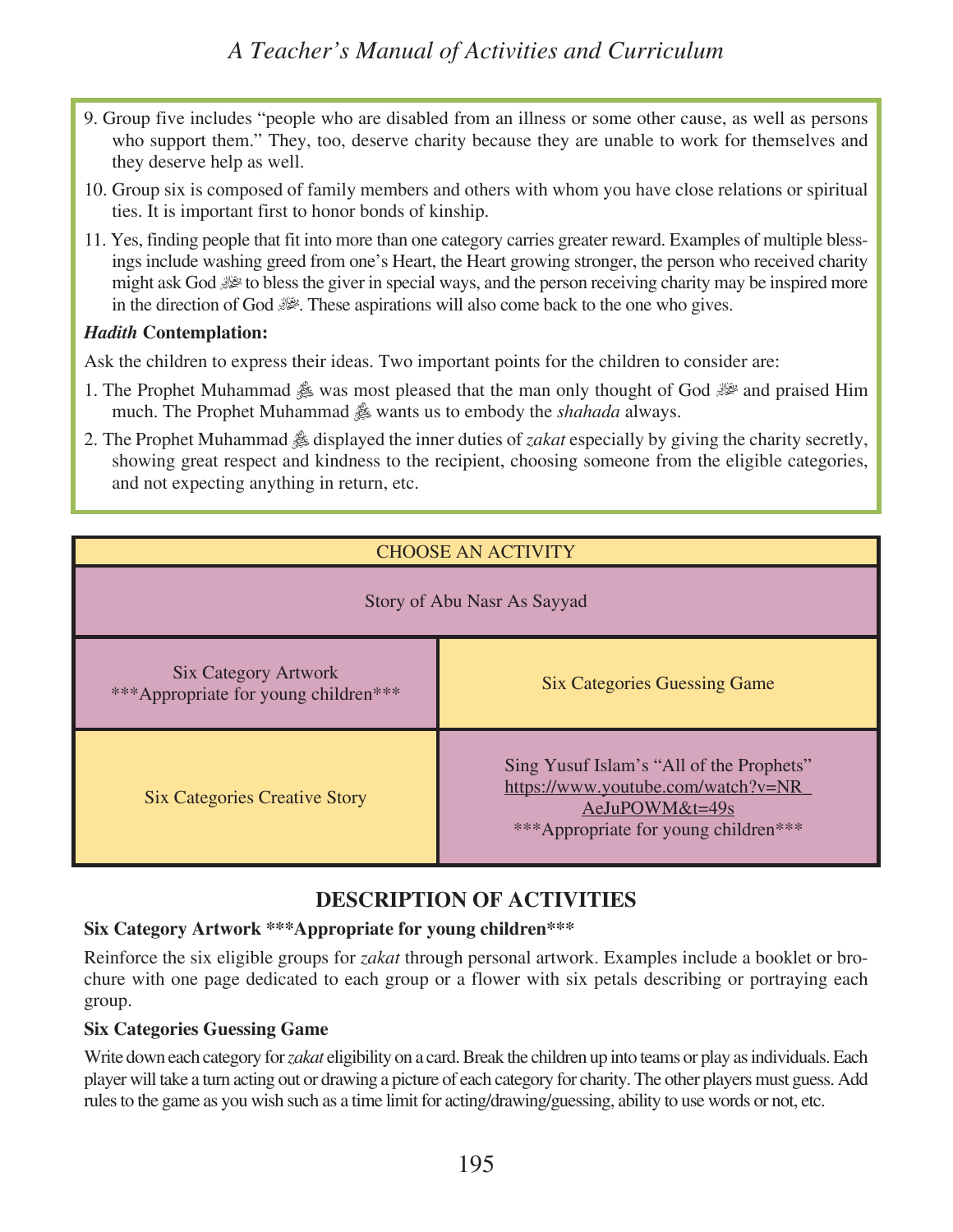#### **Six Categories Creative Story**

Ask the children to write or tell a creative story about finding someone who belongs in two or more groups worthy of charity.

#### **Story of Abu Nasr As Sayyad:**

Read and discuss. Afterward, put on a play. This could be filmed and shared on the Ghazali web site.

Abu Nasr As-Sayyad was a very poor fisherman. One day, he had no food for his wife and son so he went to see his teacher Ahmed bin Miskeen and started crying. His teacher understood the deeper reasons that God had put Abu Nasr in this situation. He took him to a river bank and told him to offer two units of prayer and then cast his fishing net into the water saying, "In the name of Allah." With great joy and surprise, Abu Nasr caught a very large fish and went to the market where he was able to sell it in exchange for two large trays of delicious food. He left for home but on his way he met a destitute widow and her son. They were starving like his own wife and son, and they started looking at the trays of food hungrily.

He felt as though Paradise was reaching down to him. He thought of them and then his own family, and remembered that Allah would not forsake him. So he gave all the food to the destitute woman and child. The child smiled and the woman started weeping in gratitude. He returned home distressed that he had no food for his own family. The low whisperings of regret arose in his Heart. But soon after, he heard a knock on the door. Someone said, "Is this the house of Abu Nasr As-Sayyad?" He replied, "Yes." The man gave him a large sum of money that he had borrowed from Abu Nasr's late father. He was finally able to return this loan. Abu Nasr took the money, struck with astonishment and happiness. What a meal the family enjoyed that evening!

After this, As-Sayyad became a merchant and grew so rich that he was able to give a thousand dirhams in charity in one go! But he got conceited and started showing off. One night he went to sleep and saw in a dream that it was Judgement Day, and names were being called out so their good and bad deeds could be weighed. His turn came and angels put his bad deeds against his good ones.

His bad deeds were as heavy as a mountain and his good deeds as light as a bundle of cotton. This was because even though he had given thousands in charity, it was in vain because of his showing off and lack of sincerity. His intentions for giving were mixed. His tons of charity had little value as the reason he gave was so that people would think well of him and be impressed. So the angel asked, "Is there anything left that could be added to his good doings?" And there was only one thing left – the two trays of food he had given the poor woman. This gift of kindness was added to the good deeds which grew heavier but the bad deeds of bragging and pride still outweighed them. So, the angel asked again if there were anything left. There turned out to be still something left, which was the smile of the child. It was added and the good deeds became equal to the bad ones. Again, the angel asked and the last thing left were the tears of the woman, which now appeared as a large pond. The large fish rose up from this pond of tears and said, "Do you think I let you catch me so you could benefit in *this* world?" This outweighed all Abu Nasr's lower deeds and he heard the angel saying that he was saved! He woke up that night and glorified Allah for inspiring him to give the poor woman and child all that he had on that evening so long ago.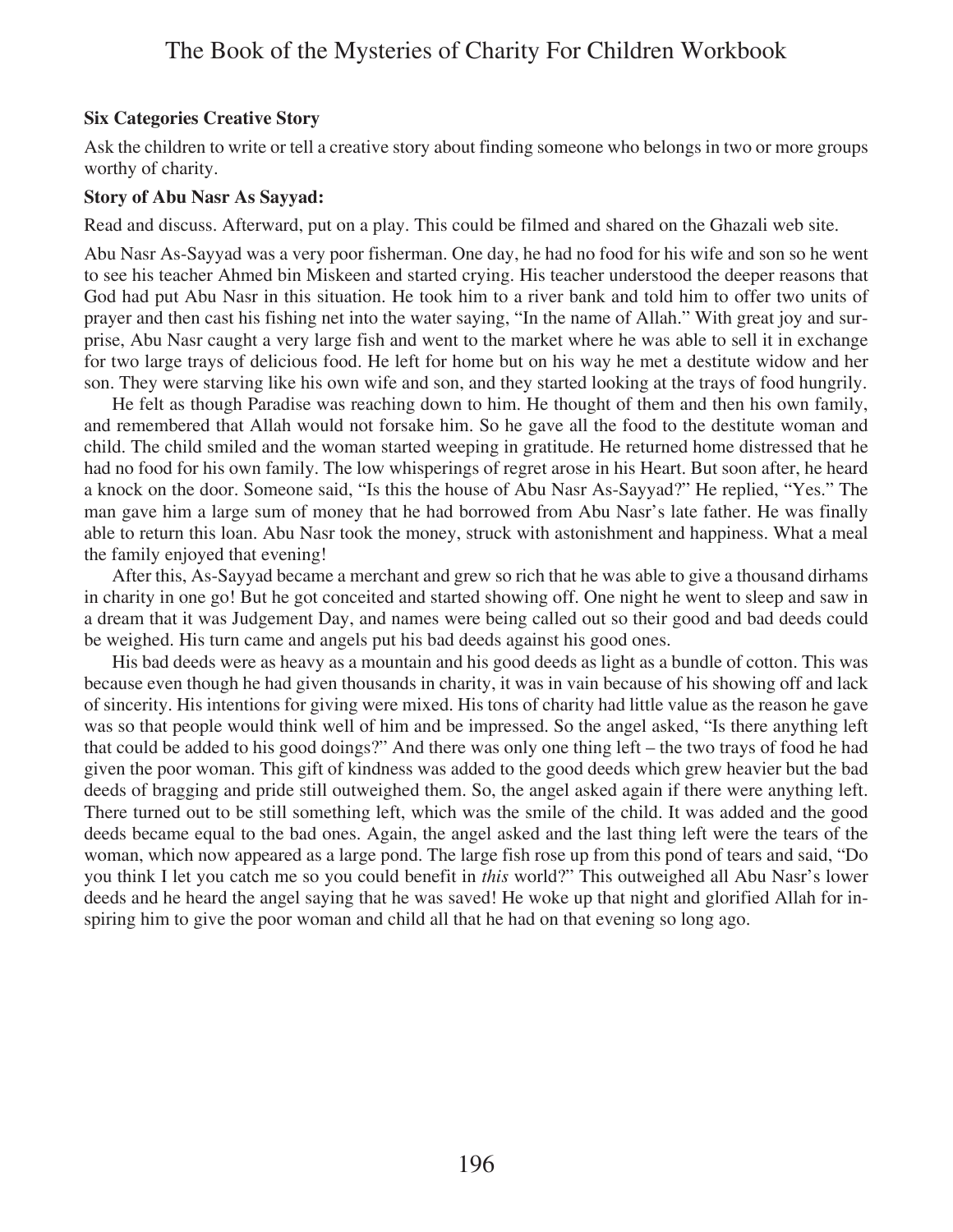## Chapter Ten Teacher Notes

**Primary Learning Goal:** There are different categories of people who can receive charity. We must understand the correct manners for both giving and receiving. The real reason we pay *zakat* is to keep our ultimate concern in mind – preparing for the Next World.

#### **Answers to Pre-Reading Questions:**

- 1. Discuss what it means to "consult." We consult those we trust such as elders, scholars, and medical professionals. But our focus here is on the Heart and its high station for being consulted. When we make a decision, we can immediately "feel" if the Heart is uncomfortable. The Prophet  $\&$  said, "You have come to ask about righteousness?...Consult your Heart. Righteousness is that about which the soul feels tranquil and the heart feels tranquil, and wrongdoing is that which wavers in the soul and moves it to and fro in the breast…."
- 2. Encourage the children to discuss what worldly worries they have had in the past such as being popular, buying new toys, clothes, etc. Ask them to look at these worries in light of what we have learned about everything being given as an *amana.* Remind them that what we have in this world is only temporary and what we send ahead of good deeds is ours forever.

#### **Vocabulary Words:**

*Faqir:* A poor person. Used to indicate worldly poverty or spiritual humility.

*Al-Farida:* Arabic word for obligatory acts of worship.

*Masakin:* Arabic word for people who have employment, but with that income, are not able to cover their needs.

**Concern:** Having a care, trouble, or distress.

**Luxury:** Something adding to pleasure or extra comfort but not absolutely necessary.

**Consult:** To ask the advice or opinion of someone or something (such as one's Spiritual Heart).

#### **Answers to Post-Reading Questions:**

- 1. True, True, True, False, True
- 2. The *masakin* should try to sell anything that is luxury. Answers may vary. Some examples are that this encourages everyone to live contentedly with their basic needs and would ensure charity is given to those who really need it.
- 3. True, True, True, False

4. c.

5. Answers will vary. Check for understanding that possessing worldly wealth and popularity leads to more worrying and not satisfaction in itself. Contentment only comes from having the right knowledge of God

6. No.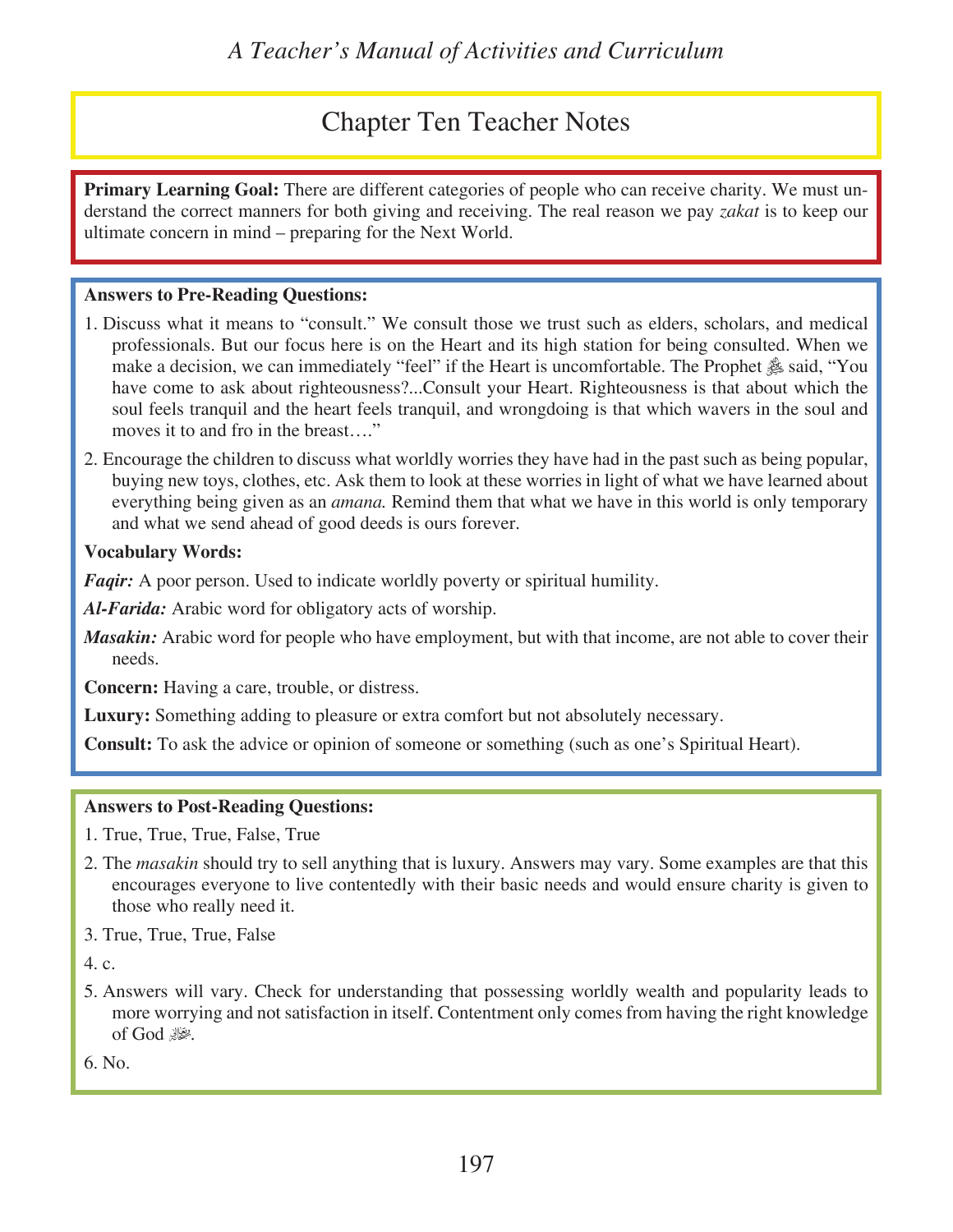#### 7. True, True, False, False

8. A person giving a gift should make little of it, doing the opposite of the person receiving the gift.

#### *Hadith/***Qur'an Contemplation:**

Ask the children to express their ideas. Two important points for the children to consider are:

- 1. Even though we know God  $\mathbb{R}^n$  sends us all that we *need*, we thank the person who is the go-between. God  $\mathbb{R}^n$  made that person a path or a means.
- 2. A beautiful sunna of thanking someone is to smile and sincerely say "May your reward be with God alone."

| <b>CHOOSE AN ACTIVITY</b>                                                  |                                                                                       |
|----------------------------------------------------------------------------|---------------------------------------------------------------------------------------|
| <b>Artwork: Consult Your Heart</b><br><b>Thank You Notes</b>               | <b>Giver and Receiver Skit</b>                                                        |
| <b>Freedom from Worldly Possessions</b><br><b>Creative Story</b>           | Listen to Yusuf Islam's "He Was Alone"<br>https://www.youtube.com/watch?v=CGthQ73VPHQ |
| <b>Gratitude and Prayer Circle</b><br>***Appropriate for young children*** |                                                                                       |

### **DESCRIPTION OF ACTIVITIES**

#### **Artwork: Consult Your Heart**

Provide colored pencils or watercolor paints for children to create an illustration of themselves consulting their own hearts over a decision. Re-read the *hadith* found above in Answers to Pre-reading Questions. Then, ask each child to tell the others of both a good and naughty suggestion that could come into their minds and how their Hearts felt in each instance.

#### **Thank You Notes**

Have the children write a thank you note to someone who has given them religious knowledge (Ex: thank you for teaching me how to pray, or memorize the Qur'an, etc). Remind them of Imam al-Ghazali's story of the lion. If someone saved you from being eaten by a lion, wouldn't you thank them? So, if someone taught you ways of polishing your Heart which help you reach the Next world, wouldn't you be deeply grateful for that?? Maybe the thank you notes could be decorated with lions!!

#### **Giver and Receiver Skit**

Break the children up into pairs and ask them to develop one short skit demonstrating polite behavior during giving/receiving and one skit demonstrating impolite behavior. Each group will perform one or both of the skits for the class.

#### **Freedom from Worldly Possessions Creative Story**

Remind the children that Imam al-Ghazali explained that the people God university chose to be poor are blessed with His grace because He has kept dangerous riches, distractions, and concerns out of their lives. Create a story to illustrate what might happen to a very rich person if s/he is not careful.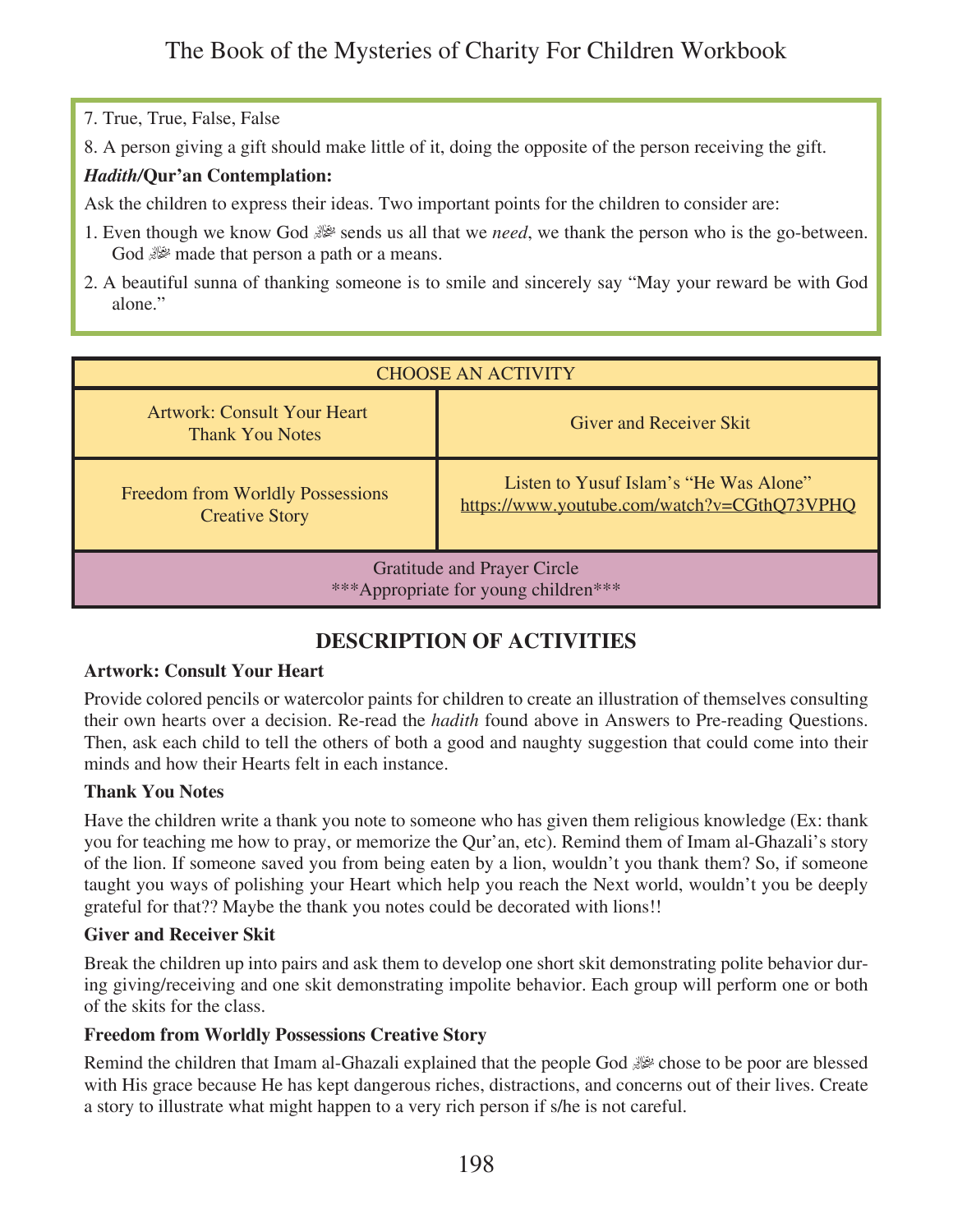#### **Gratitude and Prayer Circle**

Sit in a circle and remind the children that one should pray for a donor upon receiving charity. Have everyone in the circle take turns sharing a nice thing someone else has done for them (ideally someone who is not sitting in the circle). Try to keep it anonymous. After each child shares, ask him/her to make a *dua'a* for the donor out loud and then everyone will say "*Ameen*." Let the children develop their own *dua'as* but if they need help, you may suggest, "O God  $\mathbb{R}$ , please grant this person good in this life and the Next. *Ameen.*"

## Chapter Eleven Teacher Notes

**Primary Learning Goal:** Depending on your intention, it is sometimes better to give charity in secret and at other times in public. There are manners we need to have both when we give and receive.

#### **Answers to Pre-Reading Questions:**

- 1. Guide the discussion in such a way that the children can understand that everything comes from God. Both trials and blessing are opportunities to practice all the virtues which help us polish our Hearts. They teach us to trust God – Who has full knowledge of everything we need in this life. Life is a gradual demonstration of all the truths we have been told about.
- 2. Ashamed, embarrassed, saddened, hopeful that no one is envious.

#### **Vocabulary Words:**

**Conceal:** To prevent disclosure or recognition of; to place out of sight.

**Praise:** To express approval of.

**Suspicious:** Likely to distrust.

**Self-esteem:** Confidence and satisfaction with oneself.

**Complain:** To express grief, pain, or discontent.

**Majestic:** Having sovereign power, authority, or great dignity.

**Bounty:** Source of something that is given generously.

**Publicly:** In a manner observable by other people.

**Envy:** Painful or resentful awareness of an advantage enjoyed by another joined with a desire to possess the same advantage.

*Ayat:* In Arabic, signs that point us to God  $\gg$ , that we see through to detect the presence of God  $\gg$ . For example, a shading tree or barking dog could remind us that He is the Protector.

#### **Answers to Post-Reading Questions:**

1. b., c., and e. demonstrate the attitude of a believer in God  $\mathbb{R}^2$ .

2. The Sun: The Light, Mountain: Majestic, Water: Mercy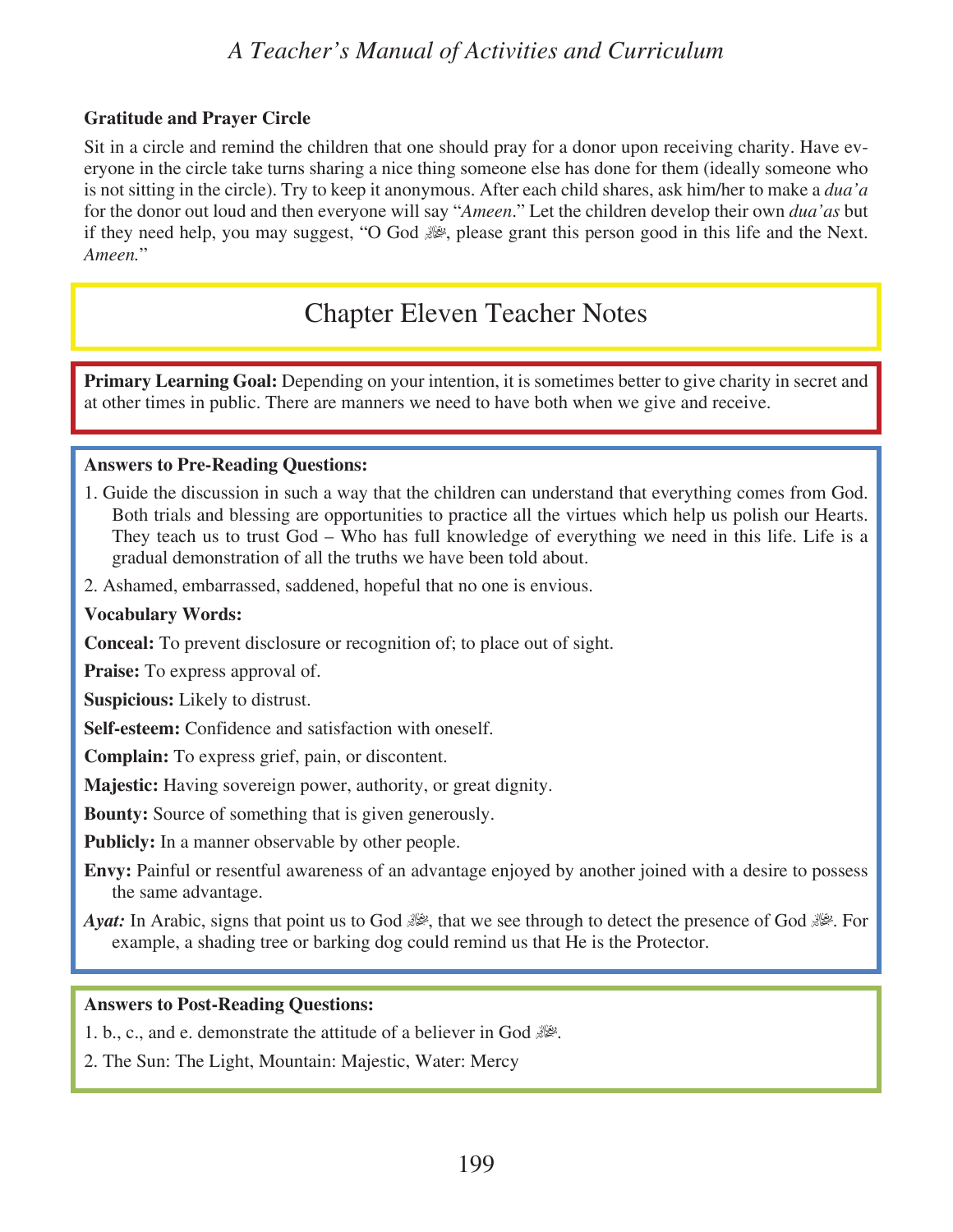- 3. True, True, True. Answers vary, examples include helping someone carry something/picking up something for someone, picking up litter, etc.
- 4. When we are young and starting out in life, we need our money more than when we are in old age. When you are old and have fewer needs to be met, the charity is worth less because it is easier to give away what you no longer need.

5. Seven

- 6. A poor man, God  $\mathcal{H}$  forgave him and restored his seventy years of devotion.
- 7. Being silent about your illnesses or health, charity given, and about hardships.
- 8. Trials and blessings come from God  $\mathbb{R}^2$  and they are both means of cleaning our Hearts and bringing us closer to God
- 9. a. Some reasons for giving in secret are that this protects the dignity of the person receiving. He may be ashamed of being needy. It also protects onlookers who might become envious; envy, suspicion, and backbiting are major sins. One doesn't want any of these to come upon the Hearts or tongues of any member of the community.
- 9. b. Some reasons for giving openly are to encourage others. Sometimes it is unavoidable but the giver must try to focus on the charity being God's  $\mathbb{R}^n$  work and not concern himself/herself with the opinions of other people.
- 10. We also know God  $\mathbb{R}^2$  created us in the highest form. We all have golden Hearts. We must guard the honor and dignity of both ourselves and all others.
- 11. We could cause the sins of envy, backbiting, and suspicion in our community if people were jealous of what others received.
- 12. God six us not to conceal His bounty to us when He says in His Qur'an: "As to giving openly and *not* in secret, the Qur'an says, *And as for the bounty of your Lord – mention it!* (93.11) God u asks us not to conceal what He *has given [them] of His bounty* (4.37). It is good to express gratitude publicly. The Prophet  $\triangleq$  said, 'The thanks and praise you gave to them were your ways of doing them good in return.'
- 13. False, True, True
- 14. True, True, True

#### *Hadith* **Contemplation:**

The Prophet Muhammad  $\&$  said, "Prayer brings you halfway down the path, fasting brings you to the door of the King, and charity puts you in *His presenc*e."

Who is the King? God

What is the "path" a symbol for? Our journey returning to God  $\mathbb{R}^2$  in this life by cleansing our spiritual Hearts.